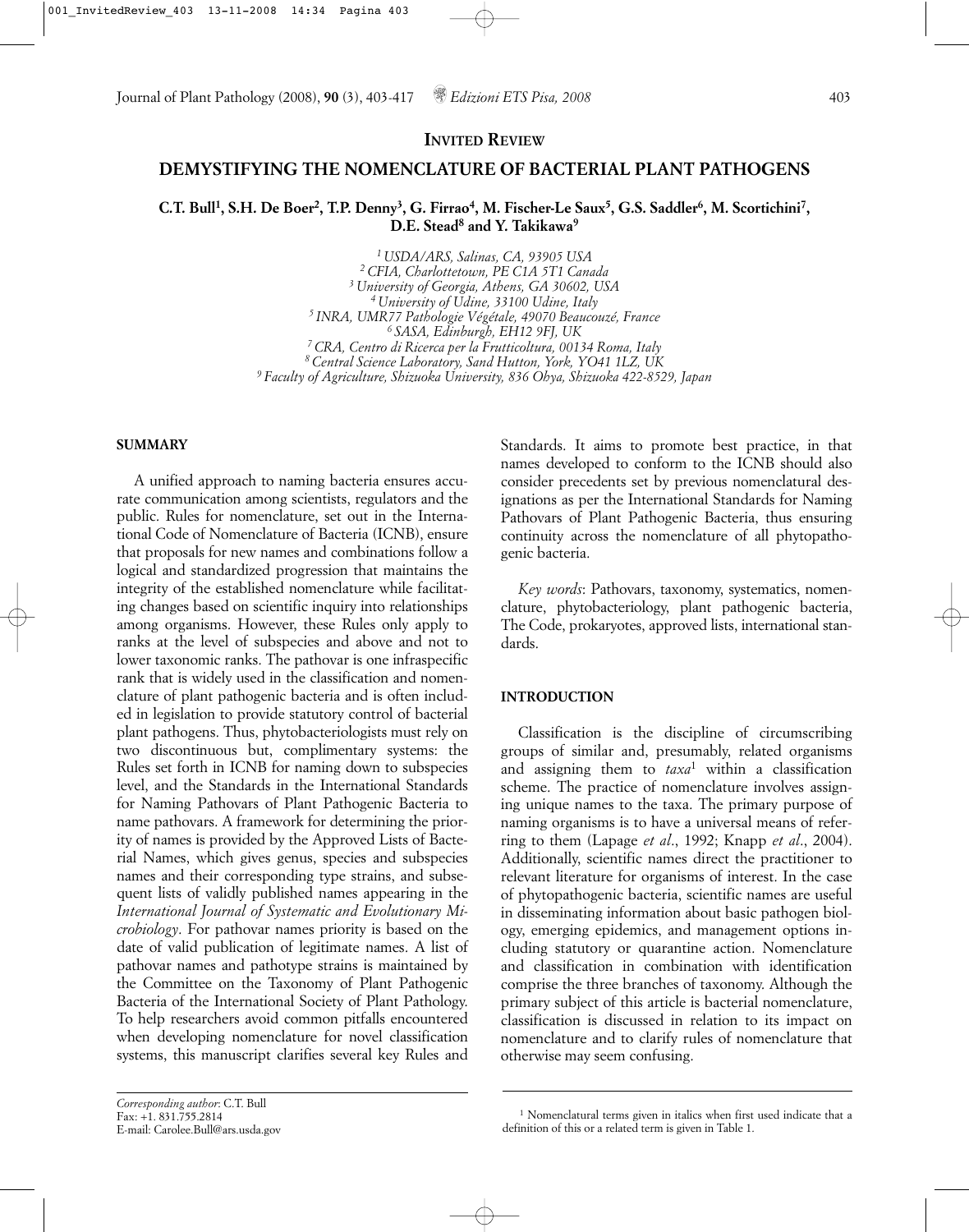Classification is an iterative process based on the scientific method and is not governed by the rules of nomenclature (Sneath and Brenner, 1992; Tindall, 1999). Scientific inquiry may refine and/or change classification schemes to better represent relationships among organisms. The peer review process determines if the methods used and conclusions presented are adequate for publication. However, individual scientists contribute to scientific opinion by using the classification scheme and its associated nomenclature, which in their opinion, most accurately describe the taxa in question.

A universal approach to nomenclature is a prerequisite to ensure accurate communication among scientists, regulators, and the public. Ideally the name of a taxon should be unambiguous such that "all biologists should use the same name for the same taxon, and a name should not designate different taxa, nor a taxon be designated by different names" (de Queiroz and Gauthier, 1994). To this end, bacteriologists use the Rules set forth in the International Code of Nomenclature of Bacteria (Lapage *et al.*, 1992; which in future editions will become the International Code of Nomenclature of Prokaryotes) referred to as '*the Code*' in this text, for naming taxa at the rank of *subspecies* and above. "The Rules are primarily for assessing the *correctness* of the names applied to defined taxa; they also prescribe the procedures for creating and proposing new names" (Lapage *et al.*, 1992). In addition to the Code, the Approved Lists of Bacterial Names (Skerman *et al*., 1980; referred to as the 'Approved Lists') and the Validation Lists published in the *International Journal of Systematic and Evolutionary Microbiology* (*IJSEM*), establish the *priority* of names published in accordance with the Code.

However, the naming and classification of plant pathogenic bacteria often necessitates the further differentiation of *species* and subspecies into *pathovars*, a taxonomic rank based specifically on pathogenic characteristics that is not governed by the Code. Consequently, the use of the International Standards for Naming Pathovars of Plant Pathogenic Bacteria (Dye *et al.,* 1980; referred to as 'the Standards') is required for naming many plant pathogenic bacteria. The role of the Standards is similar to that of the Code except that the Standards deal specifically with the naming of pathovars of plant pathogens. Similarly, the Lists of Names of Plant Pathogenic Bacteria produced by the International Society for Plant Pathology Committee on the Taxonomy of Plant Pathogenic Bacteria (*ISPP-CTPPB*) chronicle the valid publication of legitimate pathovar names. These lists also catalog all other phytopathogenic bacterial names published in accordance with the Rules of the Code.

Nomenclature is the only element of taxonomy that is conducted according to strictly defined rules and, furthermore, the rules for nomenclature are independent of scientific opinion about classification. When the rules are applied properly, changes to names of taxa follow a logical progression that maintains as much of the previous nomenclature as possible while allowing for the proposal of new classification schemes based on additional scientific information. Although the Code and the Standards are comprehensive, scientists frequently have difficulty interpreting and applying them to their research (Tindall, 1999; Young, 2000; Knapp *et al*., 2004). In this manuscript we provide an overview of the major elements of phytobacterial nomenclature. However, the authorative references on bacterial nomenclature listed in Table 2 should be consulted for a more complete explanation.

## **THE INTERNATIONAL CODE OF NOMENCLATURE OF BACTERIA**

The first definitive version of the International Code of Nomenclature of Bacteria was published in 1958 (Anonymous, 1958), then subsequently revised (Lapage *et al*., 1975; Lapage *et al*., 1992) and amended through publication of the minutes of the Judicial Commission of the International Committee on Systematics of Prokaryotes (*ICSP*, formerly the International Committee on the Systematic Bacteriology) in *IJSEM*. These amendments can be found online (http://www.bacterio.cict.fr/code.html). Additionally, the history of the Code is available in recent publications (Sneath, 2003; Knapp *et al*., 2004).

The Code consists of *Principles*, *Rules* and *Recommendations* (Lapage *et al.*, 1992). The Principles are general concepts that form the basis and overall guidance for the Code. The Rules are derived from these Principles and provide the detailed methods for practical application of the Principles in the naming of bacteria. The Rules must be followed when proposing names for bacteria. The Recommendations provide additional guidance, but in contrast to the Rules are not obligatory.

The Code and its amendments are solely concerned with the correct application of names. It stipulates the process for designating names according to a natural hierarchy (class, order, family, genus, species and subspecies). The key function of the Code is to ensure that names are *legitimate*, and *effectively* and *validly published*. The Rules mainly deal with designating and making available name-bearing organisms (type strains), providing a description of the taxon, and publishing unequivocally proposed names in a journal or book that is readily available (*effective publication)*. A legitimate name is in accordance with the Rules and only names in accordance with the Code may be validly published (Tindall, 2008). *The legitimacy or validity of a name does not reflect on the quality of the classification scheme proposed, only on adherence to the Rules for the applica-*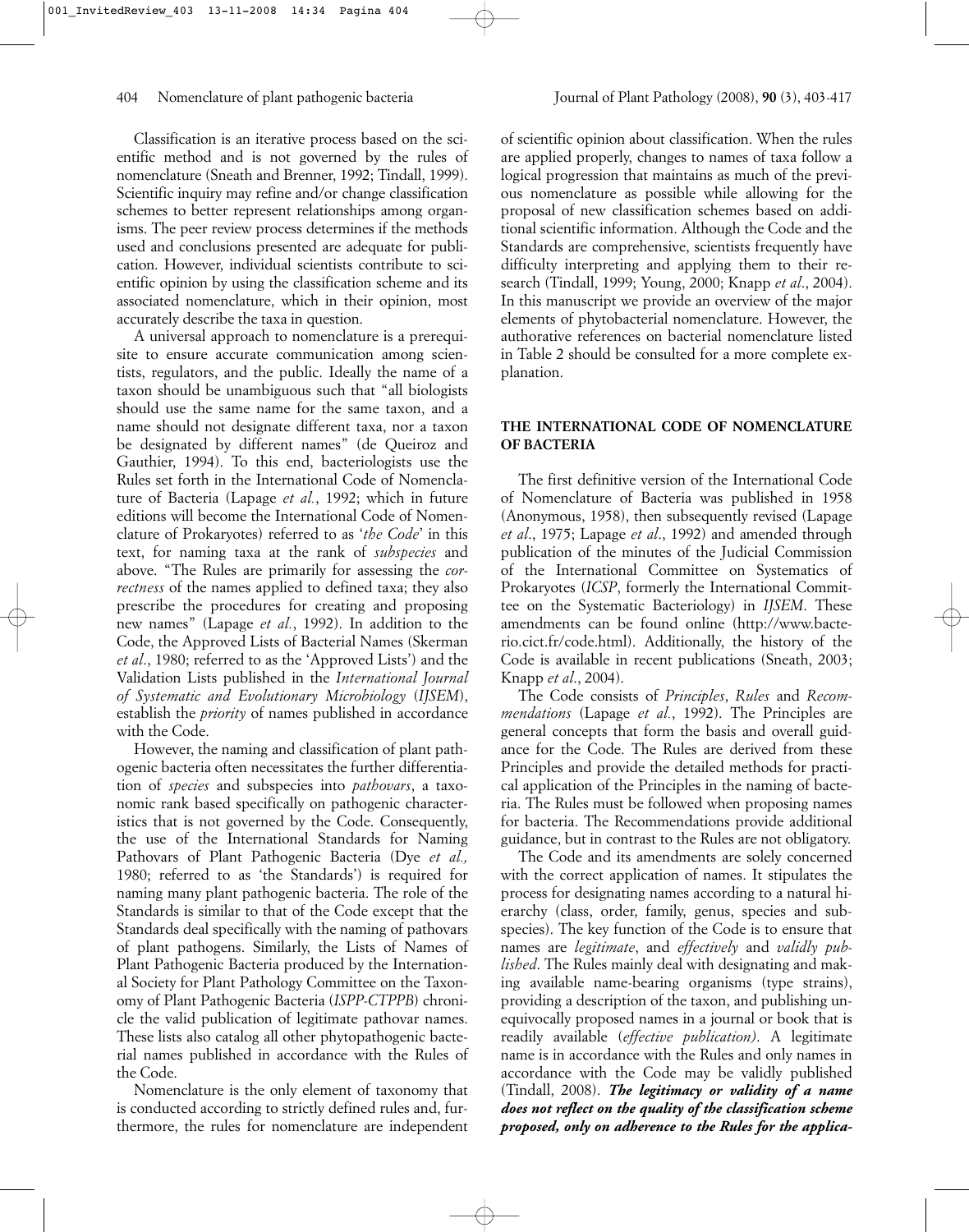**Table 1.** Definitions useful to understanding phytobacterial nomenclature.

*Circumscribe* – to delineate or indicate the limits of a taxon thus, describing which entities belong to or are outside of a given taxon.

*Correct* – the name of a circumscribed taxon that must be adopted for a new taxon according to the Rules or the Standards. *ISPP-CTPPB -* International Society for Plant Pathology Committee on the Taxonomy of Plant Pathogenic Bacteria.

*Effectively Published* **–** A proposal that is published in printed source generally available to the scientific community.

*Elevate* – To move from a lower rank to a higher rank, for example from subspecies to species.

*ICSP* **-** International Committee on Systematic of Prokaryotes [formerly the International Committee on Systematic Bacteriology (ICSB)].

*IJSEM* **-** International Journal of Systematic and Evolutionary Microbiology [formerly International Journal of Systematic Bacteriology (IJSB)].

*Illegitimate* – a name that was not published according to the Rules and/or the Standards.

*Infrasubspecific* – refers to taxa below the rank of subspecies.

*Junior Homonym* – refers to the name of a taxon which is identical to a name that was previously given to a taxon (senior homonym) of the same rank with a different type.

*Legitimate Name* – a name published following the Rules and/or the Standards.

*Lower* - To move from a higher rank to a lower rank, for example from genus to species.

*Neopathotype* – proposed as the pathotype only when none of the strains that were used in preparing the original description are no longer extant.

*Neotype* – proposed as a type strain only when none of the strains that were used in preparing the original description are no longer extant.

*Nomen Perplexum* – A name which causes confusion such as two specific epithets in the same genus that are very similar.

*Nomenclatural type* – The entity to which the name is permanently associated. The nomenclatural type is a strain for a species of subspecies, a species for a genus, a genus for higher taxa.

**Orthography** – The system for developing correctly constructed names.

*Pathotype* – the nomenclatural type or name-bearing strain of a pathovar.

*Pathovar* – "a strain or set of strains with the same or similar characteristics differentiated at

infrasubspecific level from other strain of the same species or subspecies on the basis of

distinctive pathogenicity to one or more plant hosts" (Dye *et al.*, 1980).

*Pathovarietas Nova* – abbreviated pv. nov. and used to unequivocally indicate the proposal of a new pathovar.

*Principles* – The general concepts of the Code upon which the Rules and Recommendations are derived.

*Priority* – The method of determining the earliest legitimate name for a taxon which must be used because in a given classification a taxon can only have one correct name.

*Recommendation* – subsidiary points of clarification to the Rules of the Code, proposing a name contrary to a recommendation would not serve as grounds for rejection of a name.

*Rejected Name* – a name which must not be used to designate a taxon, listed by the Judicial Commission of the ISCP for various reasons generally related to ambiguity and confusion.

*Rules* – the instruction laid out in The Code that must be followed in order to develop or apply legitimate names with priority to taxa within novel classifications systems.

*Species* – The taxonomic group below genus and above subspecies. Species definitions change as a result of the scientific method.

*Standards* – the instructions laid out in The International Standards for Naming Pathovars of Phytopathogenic Bacteria for naming and delineating plant pathogenic bacteria with diverse pathogenicity.

*Subspecies* – The lowest official taxonomic ranking in the Code.

*Taxon/taxa* (pl) – a taxonomic unit describing a circumscribed group of of organisms.

*The Code* – the International Code of Nomenclature of Bacteria (which will become the International Code of Nomenclature of Prokaryotes when the next edition is published).

*Validly Published* – According to the Code, a proposed name is validly published when the name appears in IJSEM either as an original manuscript proposing the name or through listing on the Validation Lists. The Standards do not have a criterion for valid publication.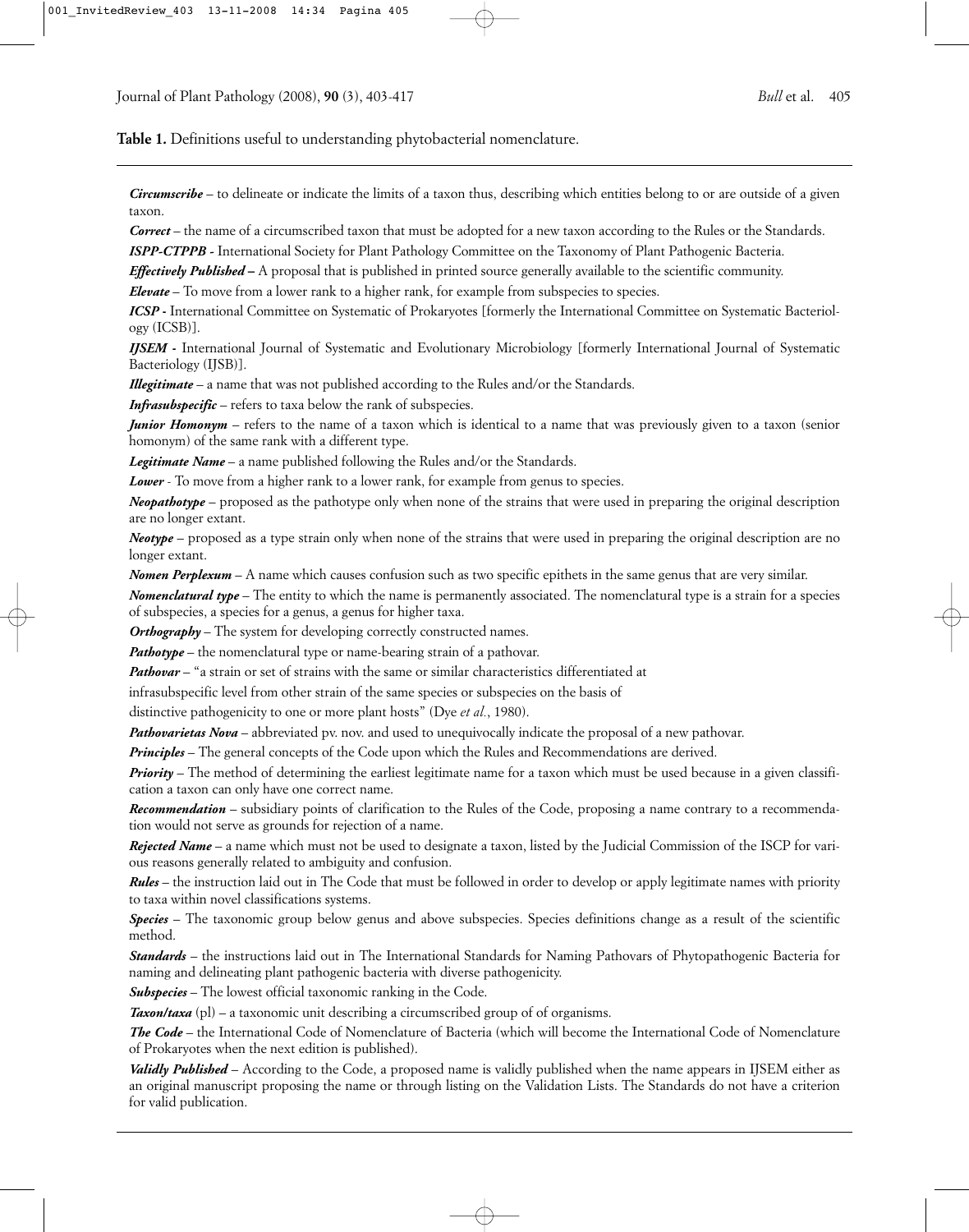**Table 2.** Essential publications for the nomenclature of plant pathogenic bacteria.

#### **Specific to the naming and recording of subspecies, species and higher taxa.**

The International Code of Nomenclature of Bacteria (Lapage *et al*., 1992; http://www.ncbi.nlm.nih.gov/books/bv.fcgi?rid=icnb).

The Approved Lists of Bacterial Names (Skerman *et al*., 1980).

Validation Lists published by the International Committee on Systematics of Prokaryotes (ICSP; http://www.the-icsp.org) in the International Journal of Systematic and Evolutionary Microbiology (IJSEM; http://ijs.sgmjournals.org).

#### **Specific to naming pathovars within species and recording plant pathogenic bacteria.**

The International Standards for Naming Pathovars of Phytopathogenic Bacteria (Dye *et al*., 1980) and it's revision (Young *et al*., 2001a; http://www.isppweb.org/about\_tppb.asp).

Lists of Names of Plant Pathogenic Bacteria maintained by the International Society for Plant Pathology Committee on the Taxonomy of Plant Pathogenic Bacteria (ISPP-CTPPB; http://www.isppweb.org/about\_tppb.asp).

*tion of names outlined in the Code.* The Code does not dictate the methods for circumscribing taxa, nor the assays on which descriptions should be based. It does require that each taxon be unambiguously distinguished from other associated taxa (Rule 28a) and recommends that determinative tests be provided in the descriptions (Recommendation 30b).

#### *A. The Approved Lists of Bacterial Names.*

The *Index Bergeyana* (Buchanan *et al*., 1966) indicated the extent to which previously published bacterial names were *illegitimate*, synonyms, or lacked authenticating reference strains. Recognition of the enormity of nomenclatural confusion led to the decision to make a complete revision of bacterial names, embodied in the 1975 revision of the Code (Lapage *et al*., 1975). Central to the revision was the creation of the Approved Lists of Bacterial Names that included only names that conformed fully to the revised Code (Skerman *et al.,* 1980). These names were effectively published, had a description differentiating the species from other species and at least one strain available to serve as the authentic type strain. Names not on the Approved Lists had "no further standing in nomenclature" (Rule 24a). This reduced the number of named species from ~ 28 000 (Buchanan *et al*., 1966) to ~ 2000 (Skerman *et al*., 1980). Adoption of the Approved Lists resulted in numerous names of plant pathogenic species being abolished. These included such names as *Pseudomonas fabae,* a pathogen on broad beans, *Pseudomonas tectonae* on teak, *Pseudomonas gardneri* on tomato and *Pseudomonas adzukicola* on adzuki beans. Furthermore, because there were differences in taxonomic opinion at the time, several bacterial species were included under two different names, i.e., with the same specific epithet but different genus names. For example, strain ATCC

11663 was listed as the type strain for both *Erwinia chrysanthemi* and *Pectobacterium chrysanthemi* (Skerman *et al*., 1980).

#### *B. Validation and Notification Lists*

Valid publication ensures that names developed after publication of the Approved Lists are in accordance with the Code as verified by publication in *IJSEM* (Principle 7 and Rule 27), the official journal of the ICSP (for a review of valid publication, see Tindall *et al*., 2006). A name can be published in *IJSEM* as an original peer reviewed manuscript. In this case the editors of *IJSEM* ensure adherence to the Rules of the Code. The resulting manuscript serves as the effective and valid publication of legitimate names. Since January 1991, these new names and combinations that were published in *IJSEM* and conform to the Rules, along with important taxonomic opinions published in *IJSEM* (i.e., creation of synonyms and emendation of circumscriptions) have been catalogued for easy reference in Notification Lists regularly published by *IJSEM*.

Alternatively, a name may be effectively published elsewhere, but *IJSEM* must be notified of the publication by the author so that it can be determined if the name was developed in accordance with the Code. Valid publication in *IJSEM* in this case is *via* the 'Validation Lists' (Rule 27). *The appearance of a name on the Validation Lists indicates only that the name conforms to the Code.* Scientists have mistakenly thought that the Validation Lists present officially approved classification schemes that must be used (Tindall, 1999). However, "the inclusion of a name on this list is not to be construed as taxonomic acceptance of the taxon to which the name is applied" (Euzéby, 2006).

Each year the Validation Lists serve as an important source of information for phytobacteriologists. For ex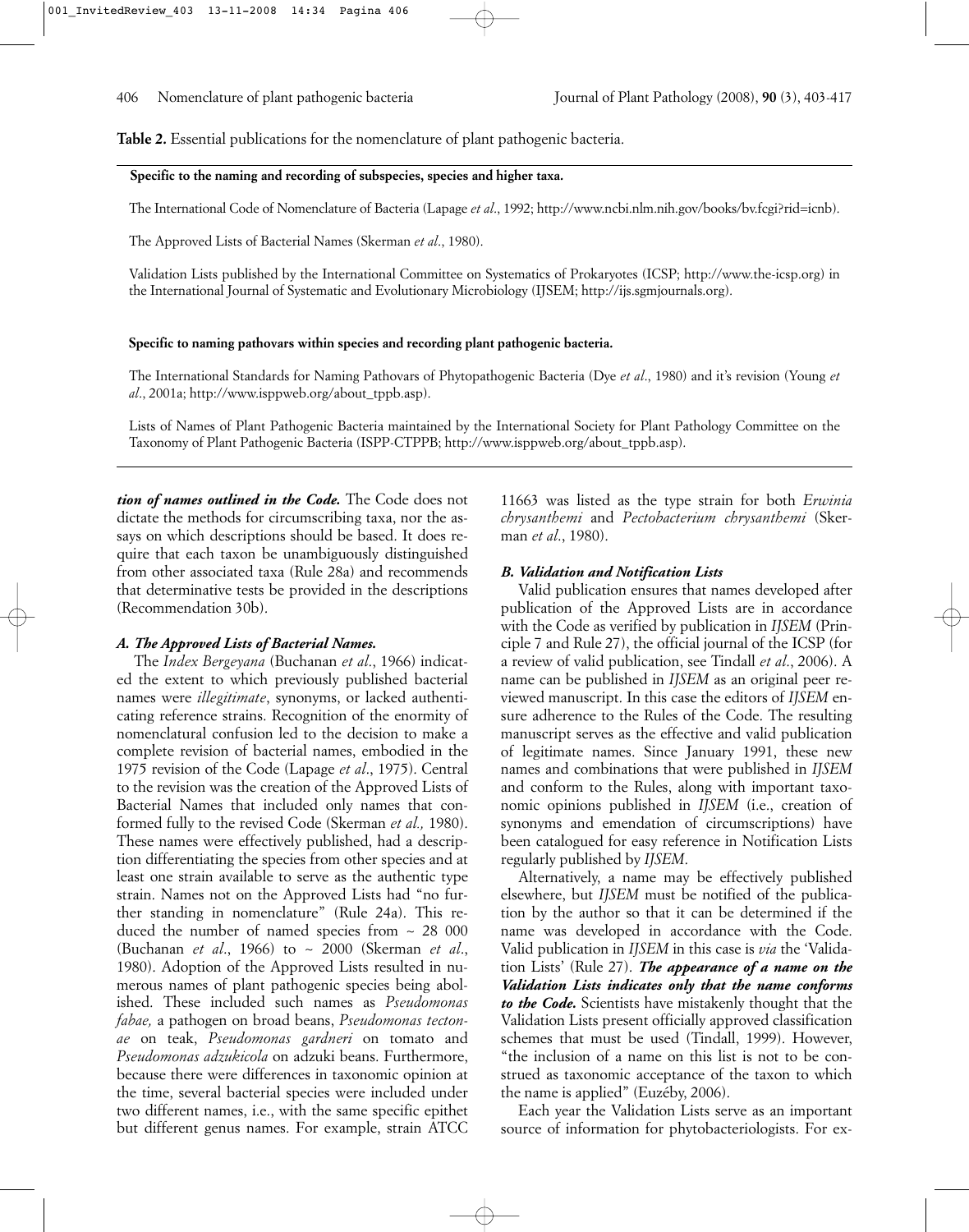ample, recent publications listed in the Validation Lists (Euzéby, 2006) included a proposal to reclassify *Enterobacter dissolvens* causing stalk rot of maize, as *Enterobacter cloacae* subsp. *dissolvens* (Hoffmann *et al*., 2005) initially published in *Systematic and Applied Microbiology*. Publication of this name in the Validation Lists signaled its legitimacy and served as valid publication of the previously effectively published name.

Although not directly related to nomenclature, important taxonomic opinions that do not involve the creation of new names and new combinations (i.e., creation of synonyms and emendation of circumscriptions) previously published outside the *IJSEM* are announced in 'Lists of changes in Taxonomic Opinion' published in *IJSEM*. This list and the Notification Lists, were created as a service to bacteriology and have no official role in regulating nomenclature. A useful, unofficial Website (http://www.bacterio.cict.fr/) provides easy access to these lists, associated literature and accession numbers of type strains.

## *C. The Role of Nomenclatural Types.*

As stated above, for a name to be validly published, a *nomenclatural type* must be designated. The nomenclatural type (usually shortened to 'type') refers to "that element of the taxon with which the name is permanently associated" (Rule 15). For a genus, the type is a designated species. For a species or subspecies the type is a designated strain. A type must be designated when a new genus, species or subspecies is proposed. *The sole purpose of a nomenclatural type is to bear the name of the taxon*. To ensure the scientific community's permanent access to this material, pure cultures (Rule 18a) of type strains must be deposited in at least two publicly accessible service collections in different countries (Rules 27 and 30 as modified by the Judicial Commission; De Vos and Trüper, 2000). The preservation and availability of type strains are essential to taxonomic research (Tindall and Garrity, 2008).

The term 'type' is commonly misunderstood to imply that a type is "typical" or represents the "average" characteristics of the taxon (Starr and Heise, 1969; Sneath, 1984; Young, 2000). Type strains are initially chosen to be representative of a species. However, as more isolates are allocated to the species from diverse sources, as taxa are united, or as more characteristics are evaluated, it may be that the nomenclatural type no longer typifies the species as a whole. Nevertheless, once allocated, the type strain remains as the element of the taxon with which the name is permanently associated (Rule 15). During any reclassification the taxon to which the type strain is allocated will retain the name following the Rules of priority (see below). *Thus, all relevant types must always be included in taxonomic studies if nomenclatural proposals are to be made.*

Some strains selected as types for names in the Ap-

proved Lists (Skerman *et al*., 1980) have subsequently been found to have characteristics inconsistent with the description of the taxon. Because they are living organisms, type strains may mutate to such an extent that they no longer conform in key elements of the published description. Other type strains have become contaminated in culture collections. When a type strain is found to be unrepresentative of the species as described, it can be replaced with an authentic representative of the taxon. Changes to nomenclatural type strains for taxa at the level of subspecies and higher (i.e., designations of *neotype* strains) can only be made by application to the Judicial Commission of the ICSP (Rule 18g). An example of this can be found in the recent Request for an Opinion on *Arthrobacter ilicis*, a pathogen of American holly, in which the designated type was shown to be unrepresentative of the pathogen (Young *et al*., 2004b).

#### *D. Priority of Publication*

The Code gives priority to the oldest validly published names and describes how names are to be assigned (Principle 8; Rule 23). Priority provides a logical, unambiguous way to assign names. The Approved Lists (Skerman *et al*., 1980) became a new starting point for bacterial nomenclature by designating January 1, 1980 as the earliest date that authority can be assigned to names, except in cases where two names on the Approved Lists compete for priority and in this case priority is determined by the date of the original description. For legitimate names not in the Approved Lists, the order of publication in *IJSEM* either as an original publication or on the Validation Lists determines priority (Rule 27).

Priority is dictated by the Principle that a taxon within a given classification scheme at a given position and rank can have only one name (Principle 8, Rule 23a) and one type. Priority is applied to the generic name and specific or subspecific epithets independently (Rule 23a). For example, the specific epithet remains the same (subject to correction of Latin and gender agreement) upon transfer of a species from one genus to another unless the specific epithet has already been used within the genus (Rule 41a).

Rule 23a must not be misinterpreted to mean "that a particular nomenclatural type can only be assigned one name, and the name to be used is that which has most recently been published" (Tindall, 1999). This rule, in fact, applies only to one particular classification proposal and not to all classification schemes simultaneously. Two or more names may correctly be in use in the literature for the same organism. For example, the type strain and the specific epithet for each of the separately proposed species *Erwinia chrysanthemi* (Skerman *et al*., 1980), *Pectobacterium chrysanthemi* (Hauben *et al*., 1998) and *Dickeya chrysanthemi* (Samson *et al.*, 2005)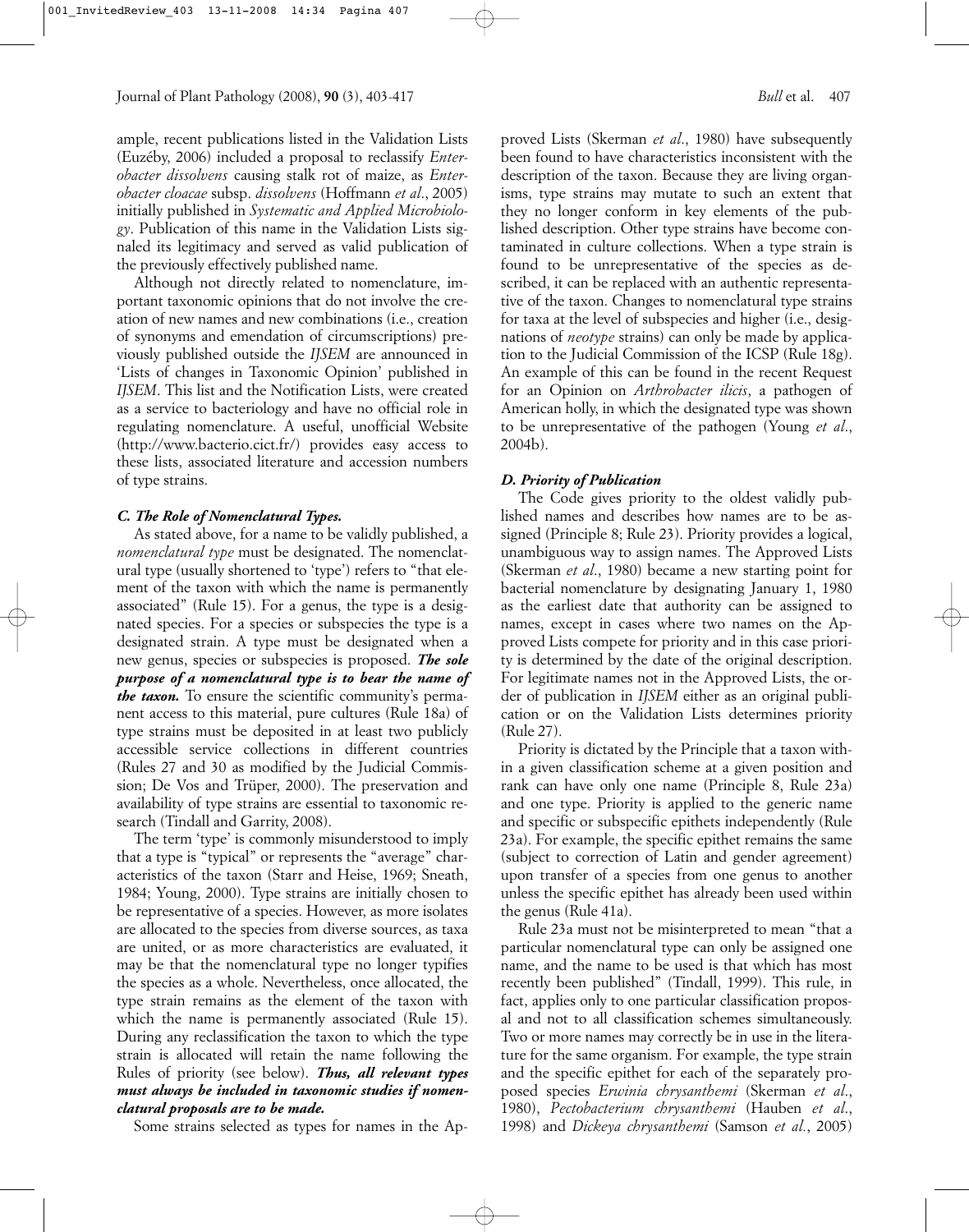are identical and these names are validly published binomials within the context of their respective classification schemes. Each practitioner must decide which classification and adherent nomenclature they will use.

In the process of developing a new classification scheme, the data may indicate that two or more type strains for taxa at the same rank (e.g., type strains of two different species) are placed in the same new taxon. The name assigned to this new taxon must be the name associated with the type strain with nomenclatural priority. For example, when Gavini *et al.* (1989) proposed the new genus *Pantoea* gen. nov., one species corresponded to a taxon formerly identified by Beji *et al.* (1988) and included the type strains of *Erwinia herbicola*, *Erwinia milletiae* and *Enterobacter agglomerans*. The specific epithet *agglomerans* had priority as it was ascribed to Beijerinck (1888) and as a consequence the species was named *Pantoea agglomerans*. At the genus level, the species *P. agglomerans,* which bore the oldest epithet effectively published, became the type species of the genus. Likewise, when many of the plant pathogenic coryneform bacterial species were transferred into one species in the new genus *Clavibacter*, the species *Clavibacter michiganensis* became the type species of the genus because the specific epithet *michiganensis* had nomenclatural priority within the newly *circumscribed* genus. The former type strain of *Corynebacterium michiganensis* was designated the type strain of the new species *Clavibacter michiganensis*, as well as the type strain for the subspecies *C. michiganensis* subsp. *michiganensis* (Davis *et al*., 1984).

## *E. Development of New Names and Combinations.*

The Code also deals with how to form names. Names are Latin words. Names of taxa above the rank of species are single words (Rule 6), whereas the species name is an italicized binary combination consisting of the genus name followed by a single specific epithet (Rule 12a).

Generic names are substantives (i.e., words functioning as a noun), in singular form and must be capitalized (Rule 10a). The gender of generic names is governed by Rule 65 and must be indicated with the etymology in the description. Specific epithets may be adjectives that agree in gender with the genus name, substantives in apposition (nominative case) or substantives in genitive case (Rule 12c). The Code recommends that the etymology of the name be provided (Recommendation 6(5)). For example the etymology for *Pseudomonas cannabina* is given as can.na´bi.na. L. fem. Adj. *cannabina* pertaining to *Cannabis*, the generic name of the host plant, *Cannabis sativa* L." (Gardan *et al*., 1999).

Inaccuracy in the Latin rendering does not usually render a proposed name illegitimate. If a name is effectively published outside IJSEM, but is grammatically incorrect, then the *orthographic* error is usually corrected

with valid publication in IJSEM. Orthographic corrections cannot be made after publication in IJSEM except under particular circumstances (Rule 61 as amended; De Vos and Trüper, 2000). However, prior to amending Rule 61 a number of phytopathogenic bacterial names were corrected by Trüper and de' Clari (1997, 1998). For example, *Pantoea ananas* was corrected to *P. ananatis* and *Streptomyces scabies* was corrected to *S. scabiei*. Both of these corrections have been challenged [*P. ananas*/*anantis* (Kilian, 2001) and *S. scabies*/*scabiei* (Lambert *et al*., 2007)], largely based on the view that the community of bacteriologists was accustomed to using these names and correcting them would only cause confusion. The former challenge was denied by the Judicial Commission of ICSP (Saddler, 2005) and the latter has yet to be decided upon, although the proposal to reinstate *S. scabies* has been recently rebutted by Trüper (2008). Appendix 9 of the Code (see its new edition available online: http://www.ifmb-a.uni-bonn.de/ICNP-Appendix-9.pdf or http://www.bacterio.cict.fr/Appendix-9.pdf) gives practical advice on how to form correctly spelled Latinized words (requirement of Rule 57a). A list of Latin experts and tips are available to assist authors in the Latinization of scientific names (Trüper, 1996, 2007).

A new name may be formed from any source and may even be composed arbitrarily (Rules 10a, 12c). It is recommended that names be reasonably short and easy to pronounce (Recommendation 6). Names may be derived from geographic regions, such as the site from which the bacterium was first isolated. Alternatively, names may be chosen to recognize individual bacteriologists or pathologists, but names honoring individuals quite unconnected with bacteriology are discouraged (Recommendations 6, 10a, 12c). For example, a novel species of *Agrobacterium* from *Ficus benjamina* was proposed and named *Agrobacterium larrymoorei* (of Larry Moore) to honor the "renowned plant pathologist who spent his career studying the genus *Agrobacterium*" (Bouzar and Jones, 2001).

Although the Code recommends that authors choose epithets that give some indication of a property or source of the species (Recommendation 12c), *the name of a taxon does not describe characteristics that are necessarily universal to the taxon.* The name is solely a means of referring to the taxon and does not impart any real information about the taxon. For example, *Xanthomonas arboricola* was originally described for organisms isolated from trees (Vauterin *et al*., 1995), but trees are not among the hosts of the strawberry leaf spot pathogen, *Xanthomonas arboricola* pv. *fragariae* (Janse *et al*., 2001). More explanation regarding this commonly misunderstood recommendation and why the names of taxa are not descriptive is available in several detailed reviews (Starr and Heise, 1969; Sneath, 1984; Young, 2000).

Selected names must not have been rejected previ-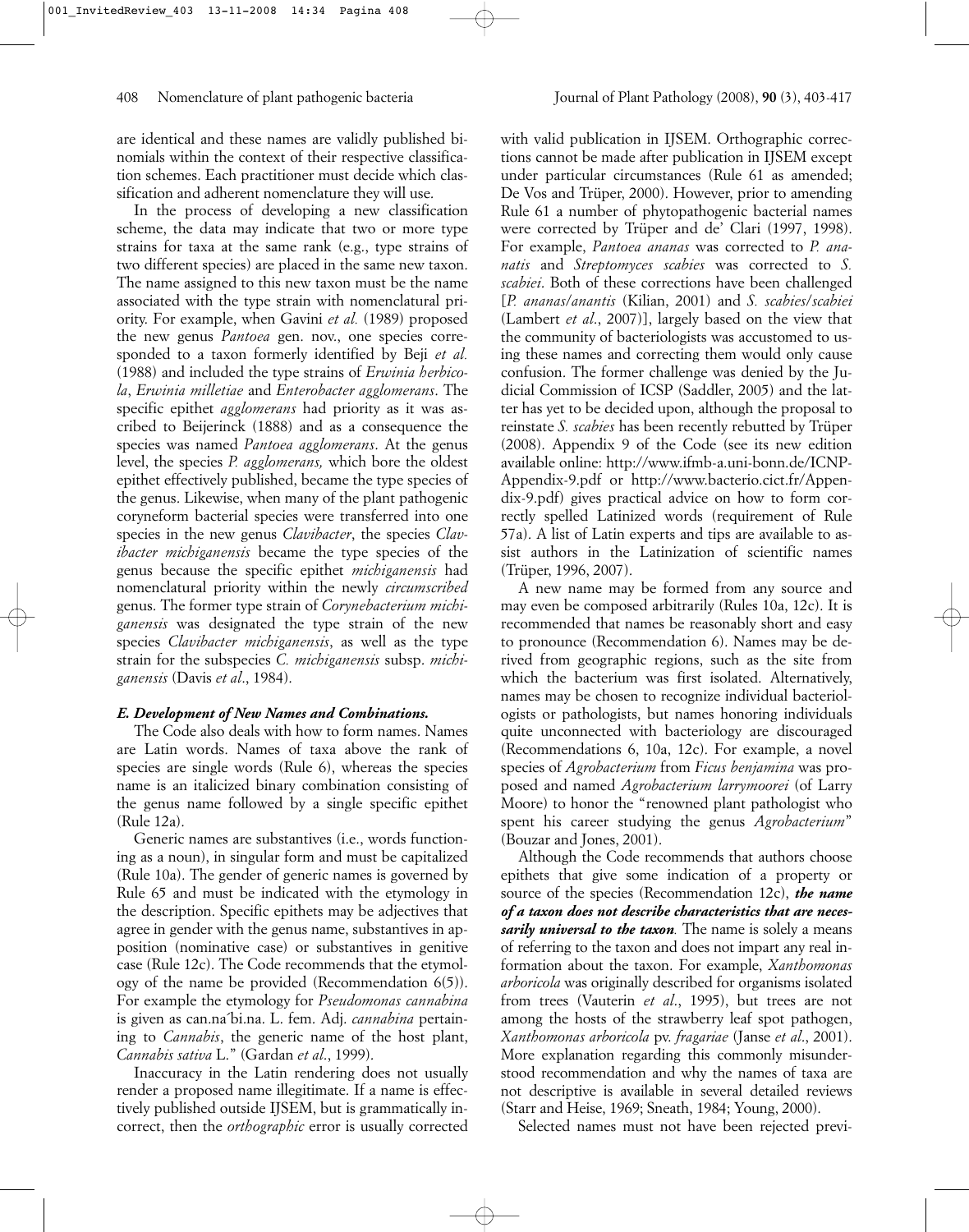ously for specific reasons (Rule 56a; see Euzéby, 2005). For example, the genus name *Rhizomonas* is listed as a "*rejected name* of genera and subgenera of bacteria" (*nomina generum et subgenerum bacteriorum rejicienda*) because this genus name had earlier been assigned to a taxon of protozoa (*Rhizomonas* Kent 1880). According to Rule 51b, *junior homonyms* of a taxon of bacteria, fungi, algae, protozoa, or viruses are illegitimate. Thus, the proposal to use *Rhizomonas* as the genus name for the pathogen causing corky root of lettuce (*Rhizomonas suberifaciens*; Van Bruggen *et al*., 1990) violated the Code. This bacterium has since been assigned to the genus *Sphingomonas* as *Sphingomonas suberifaciens* (Yabuuchi *et al*., 1999). The nomenclature of this taxon is further complicated because the Code does not "clarify whether a species or subspecies epithet may be validly published if, at the time they were created, the genus name and resulting combination are not validly published" (Tindall, 2008). This has significant implications for the date of priority and attribution of the specific epithet.

To distinguish a formal proposal of a new name from a mere suggestion and to help the reader understand the history of the name being proposed, abbreviated indicators are added to the name upon first publication and are often included in the title of the manuscript proposing the name (Rule 33a). A new genus or species is indicated by following the new name with the abbreviations 'gen. nov.' or 'sp. nov.' for *genus novum* or *species nova*, respectively (e.g., *Agrobacterium larrymoorei* sp. nov.). Further, note that the formal proposal to place certain strains of *Erwinia carotovora* into a subspecies, *wasabiae*, was published with the indicator 'subsp. nov.' (Goto and Matsumoto, 1987) while, in contrast, another subset of *E. carotovora* strains was published as *E. carotovora* subsp. *brasiliensis* without the indicator (Duarte *et al*., 2004), signifying that the later was a mere suggestion rather than a formal proposal.

Reclassification may result in the transfer of a species from one genus to another. Because the specific epithet would normally be maintained, the resulting name would be a combination of the new genus name and the former specific epithet. Such names are proposed as 'comb. nov.' (*combinatio nova*; Rules 33a, 34a). Thus, when *Pectobacterium chrysanthemi* and *Brenneria paradisiaca* were, respectively, renamed *Dickeya chrysanthemi* and *Dickeya paradisiaca* the requirement for the indicator comb. nov. was applicable upon first publication (Samson *et al.*, 2005). Reclassification also may result in alteration of distinguishing characters that should be indicated by the abbreviation 'emend.' for *emendavit* [Rule 35; e.g., *Xanthomonas campestris* (Approved Lists, 1980) emend. Vauterin *et al*., 1995].

# **THE NEED FOR AN** *INFRASUBSPECIFIC* **SUBDIVISION FOR PLANT PATHOGENS**

When the Approved Lists were adopted many of the named species of bacterial plant pathogens did not conform to the revised Code. Often, pathogens causing distinctive diseases could not be differentiated by phenotypic tests, and differences in pathogenic reactions were not considered adequate criteria for circumscribing species. Consequently, many plant pathogenic bacterial species were not included in the Approved Lists. According to the Code, the specific epithets from these species would thereafter be available for reuse to name new taxa. The loss of species designations for recognized plant pathogens and subsequent potential reuse of these names for different taxa, threatened to result in unnecessary confusion and loss of the knowledge previously published about these pathogens. The ISPP-CTPPB was formed in 1978 essentially to meet this challenge (see the ISPP-CTPPB website for information about the history of this committee, http://www.isppweb.org/about\_tppb\_history.asp).

The ISPP-CTPPB petitioned to have species names for plant pathogens maintained due to their importance to the science and practice of phytobacteriology and agriculture, but the request to the ICSP was denied (Dye *et al*., 1980). Therefore, to ensure that the plant pathogenic species published prior to 1980 remained recognizable, the ISPP-CTPPB adopted the infrasubspecific category *pathovar* to distinguish organisms of the same species that have different host ranges or cause different diseases (symptoms) on the same host (Young *et al*., 1978). A special purpose nomenclature codified in 'The International Standards for Naming Pathovars of Phytopathogenic Bacteria' (described below; Dye *et al*., 1980) was developed and published to coincide with the publication of the Approved Lists.

## **THE INTERNATIONAL STANDARDS FOR NAMING PATHOVARS OF PHYTOPATHOGENIC BACTERIA**

The Standards are an internationally recognized code of nomenclature written to maintain nomenclatural continuity for established plant pathogen species that were consolidated upon publication of the Approved Lists (Dye *et al.*, 1980). The immediate intention of writing the Standards was to maintain a connection to the pre-1980 nomenspecies *via* the use of pathovar epithets that were identical to the former specific epithets. For example, 41 nomenspecies in the genus *Pseudomonas* were consolidated into *P. syringae*. Pathovar epithets were derived from specific epithets of species not included on the Approved Lists (e.g., *P. syringae* pv. *maculicola* from *P. maculicola* and *P. syringae* pv. *morsprunorum* from *P. morspurnorum*). The Standards define a pathovar as "*a*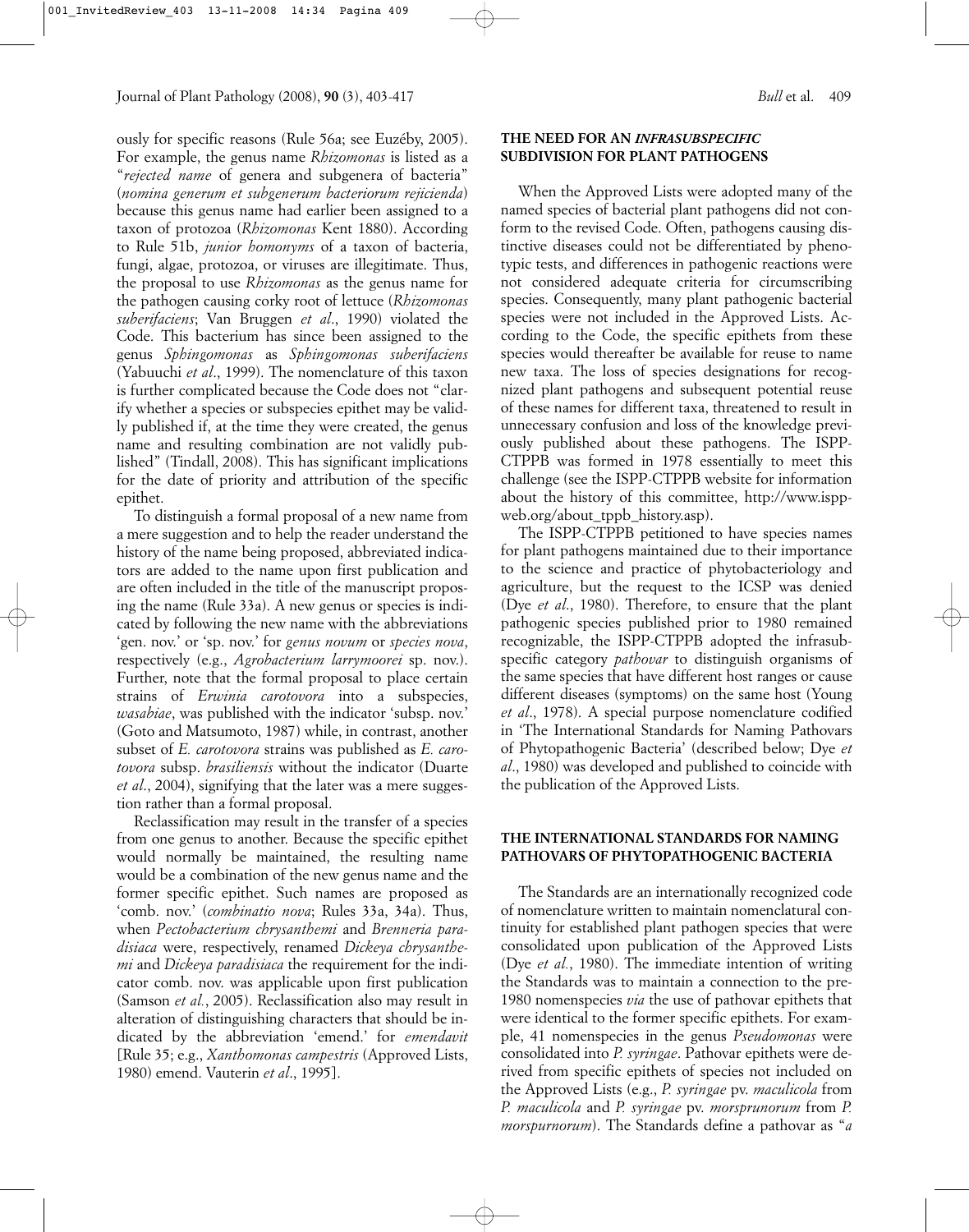*strain or set of strains with the same or similar characteristics, differentiated at the infrasubspecific level from other strains of the same species or subspecies on the basis of distinctive pathogenicity to one or more plant hosts.*" The pathovar system has helped to maintain coherent order and differentiation of bacterial plant pathogens since 1980.

It was anticipated that future investigations would result in proposals in which some pathovars would be *elevated* to species (Dye *et al*., 1980). Although the Code indicates that names not on the Approved Lists have no further standing and are available for reuse, one goal of the Standards was to ensure that the specific epithets be reserved for species that include the pathogens associated with the original name. Dye *et al.* (1980) exhorted researchers not to reuse names of phytopathogenic bacteria not on the Approved Lists for unrelated taxa on the grounds that the name would be a *nomen perplexum.* Although there are a few examples in which researchers have disregarded the intent, the majority of workers have used the recommendations in the Standards for phytobacterial taxonomy.

The Standards were adapted to the Code in a manner that allows both the Standards and the Code to be applied without conflict. The principal requirements from the Code for legitimate names (discussed above) are essentially the same for pathovars. Briefly, these include effective publication (Standard 15) with an unambiguous proposal for naming a new pathovar (Standard 18), including the addition of the abbreviation 'pv. nov.' for *pathovarietas nova* after the proposed name (Standard 19). A complete description of a new pathovar based on the characteristics of a pure culture of a designated *pathotype* strain is required (Standards 9 and 17). The Standards also closely follow the Code with regard to the conditions that make the publication of a new pathovar name *invalid*, and to the development and orthography of names. Although submission of the pathotype to one permanent readily accessible culture collection is required, the ISPP-CTPPB suggests that researchers follow the suggestion of the Code and submit new pathotype strains to at least two different international collections located in two different countries to ensure stability and access. Authors can propose *neopathotypes* for pathovars if the strain upon which the original description was based cannot be located (Standard 9(4)). However, if the original pathotype or neopathotype has become unsuitable due to changes in its characters, researchers must notify the ISPP-CTPPB to consider replacement (Standard 11).

Priority is assigned by the Standards in a manner very similar to the Code. January 1, 1980 represents the date for which priority is assigned to the pathovar names listed with the Standards (Dye *et al.*, 1980). The pathovar names included in the List of Pathovar Names published with the Standards (Dye *et al.*, 1980) are

treated as though they had been validly published for the first time on that date. Only if two pathovar names on the List of Pathovar Names are competing for priority will the publication of the previous nomenspecies be evaluated.

However, the Code and the Standards differ on how priority is assigned for names published after January 1, 1980. For taxa at the level of subspecies and higher, priority is based on the date of publication of legitimate names in *IJSEM*. In contrast, no journal is specified for valid publication of pathovar names. Priority for pathovar names published after January 1, 1980 is therefore determined according to the date of effective publication of legitimate pathovar names.

The Standards differ most significantly from the Code in that the Standards are a special purpose nomenclature for taxa explicitly delineated by differences in pathogenicity (Standard 5), whereas, the Code is applicable regardless of the methods of classification used to delineate taxa. The requirement that pathovars be delineated by differences in pathogenicity, coupled to the recommendation that epithets give some indication of pathogenicity of the pathovar (Standard 8(4)), may lead to the misconception that pathovar epithets are descriptive. This misconception has been compounded by the use of pathovar epithets reflecting the host from which the pathogen was first isolated (e.g., *citri, phaseolicola, persicae*), falsely suggesting host specificity. Pathogens can have wide host ranges but be named after a specific host. For example, *Pseudomonas syringae* pv. *syringae* (referring to lilac, *Syringa vulgaris*) includes strains that cause diseases on a variety of different hosts. Pathovar epithets, like other scientific epithets, are only names and should not be construed to be descriptions shared by all members of the taxon or to indicate host specificity (Young, 2000).

### **LISTS OF NAMES OF PLANT PATHOGENIC BACTERIA**

The ISPP-CTPPB has periodically developed lists of names of plant pathogenic bacteria as a centralized resource for legitimately published names of bacterial plant pathogens. The first list was an appendix to the Standards and only contained the names of organisms for which pathovar names and pathotype or neopathotype strains needed to be assigned (Dye *et al*., 1980). Names of plant pathogenic species in the Approved Lists were not included in the ISPP-CTPPB list. These two documents together contained the names of all bacterial plant pathogens validly published as of 1980. Since then, the ISPP-CTPPB periodically publishes lists of recently published legitimate names (Young *et al.*, 1991; 2004a) and up-dates an annotated comprehensive list of names of plant pathogenic bacteria (Table 3;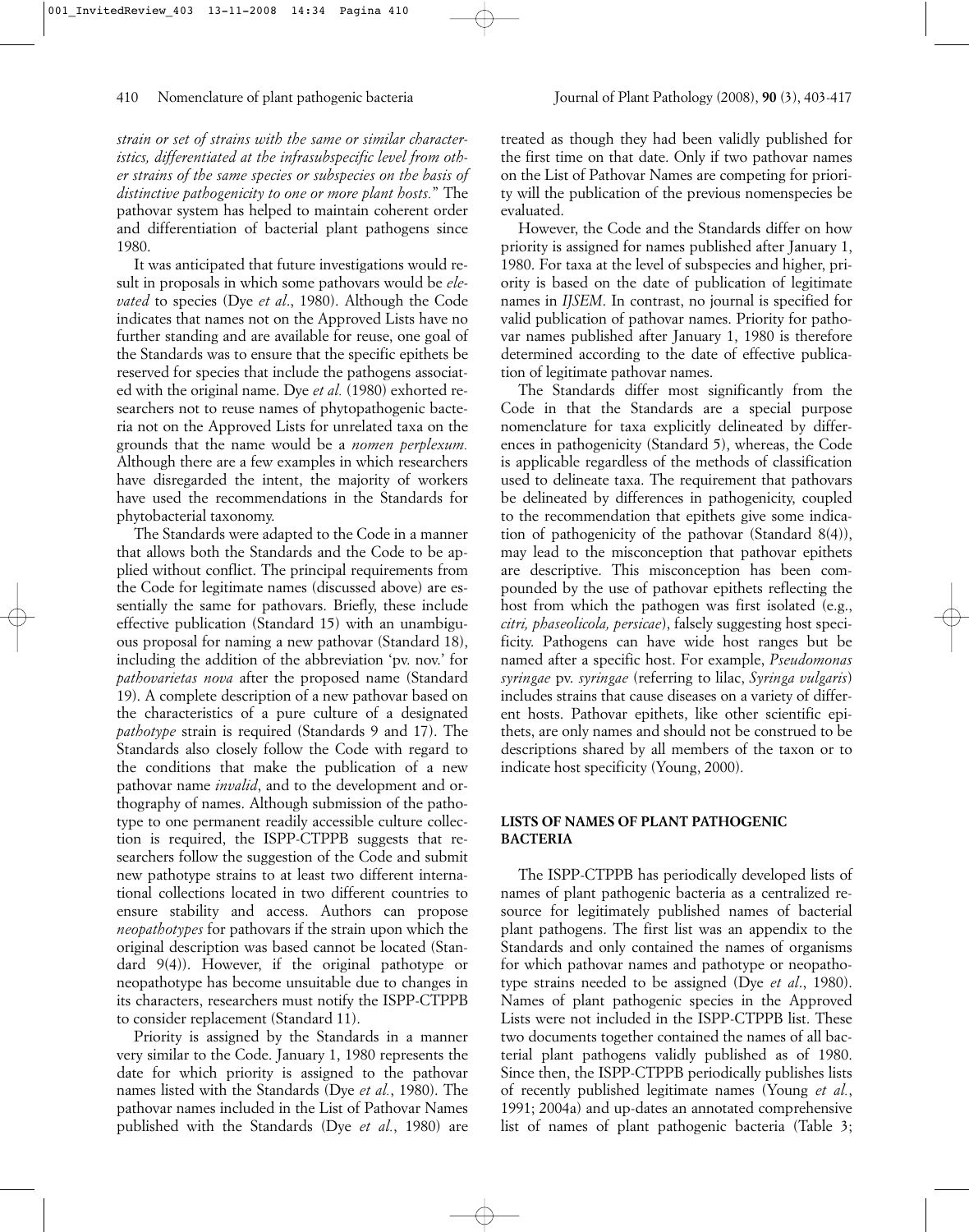**Table 3.** Lists of names of plant pathogenic bacteria.

The International Standards for Naming Pathovars of Phytopathogenic Bacteria (Dye *et al*., 1980) includes the standards for nomenclature and the first list of Pathovars and Pathotype or Neopathotype strains. This and The Approved Lists of Bacterial Names (Skerman *et al*., 1980) represent all of the names available for plant pathogenic bacteria in 1980.

Nomenclatural revisions of plant pathogenic bacteria and list of names 1980-1988 (Young *et al.*, 1991) represents the new names that had been proposed since 1980.

Names of plant pathogenic bacteria 1864-1995 (Young *et al*., 1996) is a the first comprehensive list of names published by the ISPP-CTPPB in which all the names proposed for plant pathogenic bacteria were presented in one location. This was originally published in the Review of Plant Pathology and in 2000 was placed on the ISPP website. http://www.isppweb.org/ names bacterial revised.asp

Names of Plant Pathogenic Bacteria Published Since 1995 (Young *et al*., 2004a; http://www.isppweb.org/names\_bacterial.asp) is a list of names published from 1995 to March 2004. It is only published online and includes all names from the list that were published during this period.

Names of Plant Pathogenic Bacteria, 1864-2006 (Bull *et al*., 2008; http://www.isppweb.org/about\_tppb.asp).

Young *et al*., 1996; Bull *et al*., 2008) that conform to the Standards and also, for completeness, those that conform to the Code.

Each list provides a comprehensive introduction describing it contents and providing directions on its use. Note that the names from the most recent proposals are listed in bold only to allow the reader to recognize newly proposed names (Table 4). *The bold formatting does not indicate a preference by the committee for the newer nomenclature over the former. The Standards and the lists only evaluate the process of naming organisms and not the classification schemes that necessitate the new names.* The ISPP-CTPPB requests that authors send a copy of the publication to the convener and complete the web-based notification system present on the ISPP-CTPPB webpage (Submit a New Name; http://www.isppweb.org/about\_tppb.asp) to facilitate inclusion of recently published names in the lists.

## **CANDIDATUS NOMENCLATURE**

Phytoplasmas and a few other phloem-restricted bacteria represent a special case in nomenclature. Because they cannot be cultivated, researchers are unable to provide conventional descriptions or to preserve type strains in axenic cultures in accordance with the Code. Nevertheless, the recent accumulation of information on the diversity and properties of these bacteria has created a need to unambiguously refer to them.

The category of *Candidatus* was introduced to provide a means for "describing procaryotic entities for which more than a mere sequence is available but for which characteristics required for description according to the Code are lacking" (Murray and Schleifer, 1994; Murray and Stackebrandt, 1995). Delineation of an individual *Candidatus* relies heavily on sequence data and uses ecological and metabolic information when available. With reference to the phytoplasmas, the PCR amplified 16S rRNA gene sequences (basis of the present classification), the plant host(s), the insect vector(s) and other molecular data are usually included in the descriptions. To date, around 30 '*Candidatus* Phytoplasma' species have been created (Firrao *et al*., 2005).

The designation *Candidatus* is a category or status, not a taxonomic rank, and is not recognized by the Code. The names are not italicized because they contravene the Code. The names are preceded by the word *Candidatus* (italicized) and the entire designation is written between quotation marks (e.g., "*Candidatus* Phytoplasma asteris"). Type strains are not designed (long time preservation of strains can be challenging or impossible) although the identification of 'reference strains' (as infected plants or DNA samples) to be made available for comparative purposes is encouraged. Other examples of plant pathogenic *Candidatus* include "*Candidatus* Phlomobacter fragariae" within the *Gammaproteobacteria* (Zreik *et al*., 1998) and "*Candidatus* Liberibacter spp." within the *Alphaproteobacteria* (Jagoueix *et al*., 1994).

## **CLASSIFICATIONS THAT REQUIRE NAME CHANGES**

Although proposals for new taxa can arise from the discovery of new organisms, revisions of taxa are almost invariably the result of planned studies to clarify bacter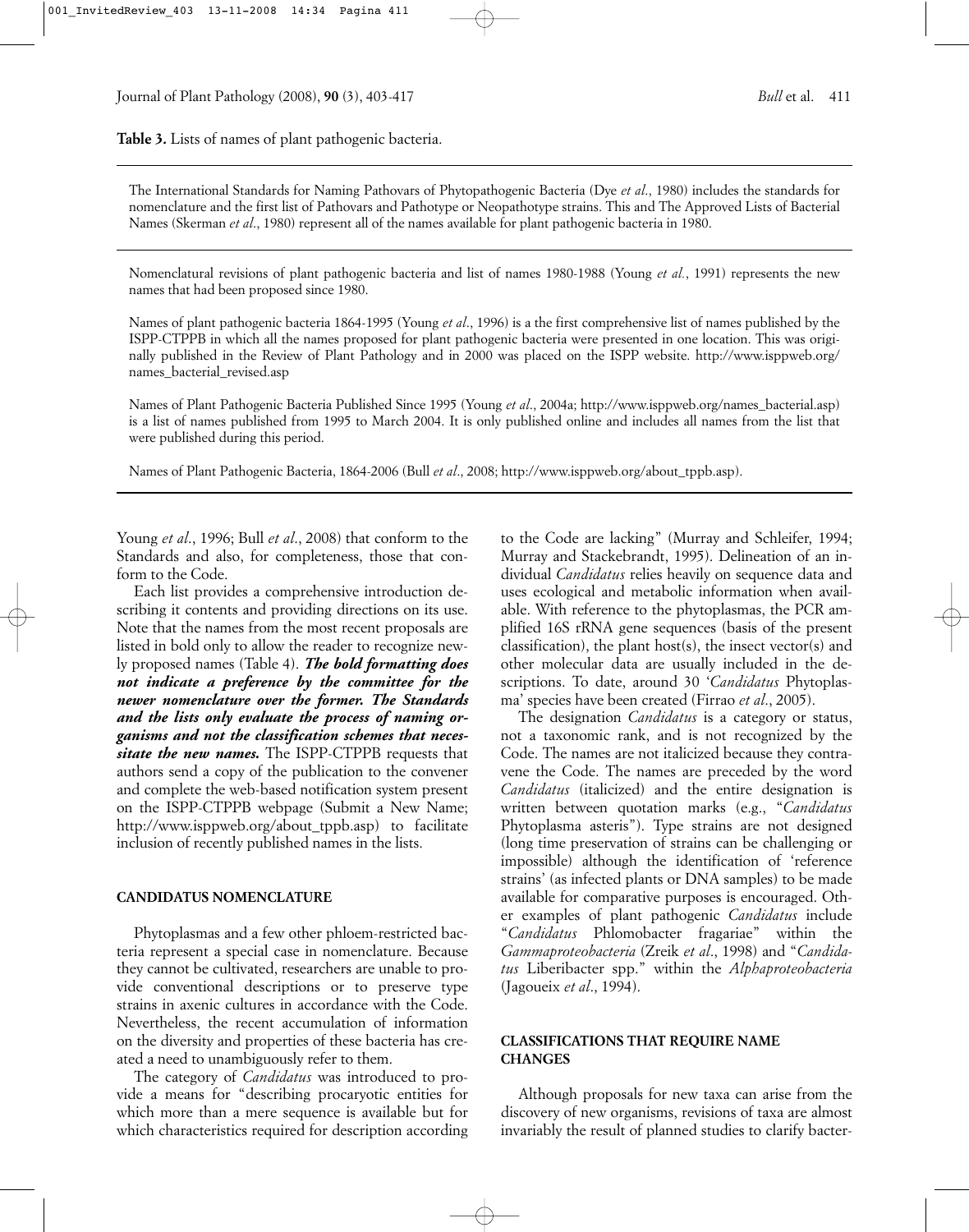**Table 4.** How to use the comprehensive lists of names of plant pathogenic bacteria (Bull *et al.,* 2008; Young *et al*., 1996; 2004).

Scientists should carefully read the introduction to each list for complete explanations on how to use the lists.

The comprehensive lists contain the names of all plant pathogenic bacteria that have been legitimately, effectively and validly published according to the Code or legitimately and effectively published in accordance with the Standards (Dye *et al*., 1980) and their revision (Young *et al*., 1991a). Included are species names from the Approved Lists (Skerman *et al*., 1980), pathovar names listed by Dye *et al*. (1980), and names of pathogens reported since 1980.

For some taxa there are several valid synonyms. Unless otherwise stated, the most recent name is used as the reference name (*in bold italic*) to which all other synonyms are referred. This does not mean that the reference name is always the preferred name.

Alternative valid names are listed in italic and are cross-referenced to their reference names; synonyms under a reference name are preceded by '='.

In order to avoid confusion, care must be taken to avoid using a range of valid names for the same taxon/taxa in the same publication without explanation and compelling reasons.

ial taxonomy. Revisions of taxa are usually proposed on the basis of new methods and forms of analysis available at the time. This research requires the inclusion of all relevant type strains. Unfortunately, many studies using new methods to evaluate genetic diversity among pathogen populations do not include type strains and thus, the nomenclatural implications of the research remains theoretical (Vinatzer and Bull, 2009).

Among the most complicated situations are cases in which pathovars whose names were derived from previous nomenspecies are subsequently elevated to species. Although the Rules and Standards concerning priority are applied independently to genus names and to species, subspecies, and pathovar epithets, renaming an organism may be complicated, because names of plant pathogenic bacteria can consist of ternary (e.g*.*, *Pseudomonas syringae* pv. *tomato*) or quaternary combinations (e.g., *Pseudomonas syringae* subsp. *savastanoi* pv. *nerii*).

## *A. Union of Taxa*

When a classification scheme requires that two taxa of equal rank be united, the two type strains from the original taxa will be in the new taxon. However, within a given proposed classification scheme, a taxon can only have one correct name (Rule 23a) and one type strain. The type strain whose name has priority remains the type strain for the new taxon even if the strain with priority is less representative of the new taxon than the other type strain(s). For example, Willems *et al*. (1992) proposed that *Pseudomonas avenae, Pseudomonas rubrilineans*, *Pseudomonas cattleyae* and *Pseudomonas pseudoalcaligenes* subsp. *citrulli* be transferred to the genus *Acidovorax* and united into a single species*.* The name of the new species became *Acidovorax avenae*, because among the species that were united the specific epithet *avenae* had nomenclatural priority and the type strain for *Pseudomonas avenae* Manns 1909 was designated the type strain for this new species.

### *B. Division and Transfer of Taxa*

Taxa shown to be represented by two or more distinct populations may merit reclassification into two or more taxa of the same rank. At the species rank, formal revision will place the type strain in one species, which will take the name of the type (Rules 40b,c). The other population(s) will be recognized as novel species, with novel specific epithets and type strains. (e.g., *P. mediterranea* was proposed as a novel species from among *P. corrugata* strains; Catara *et al.,* 2002). The same process occurs when strains within a pathovar are shown to be heterogeneous and are different in host range and/or symptoms; they may remain in the same species but should be discriminated as separate pathovars (e.g., *P. syringae* pv. *coryli* was proposed as a novel pathovar from among *P. syringae* pv. *syringae* strains; Scortichini *et al*., 2005).

It may not be obvious that division and transfer of taxa are the same nomenclatural process, but in both cases a previously described taxon is found to be heterogeneous and consists of two or more distinguishable groups. The difference between a division and a transfer is that in a division of taxa a new taxon is delineated in the process, while in a transfer of taxa organisms are moved to an already delineated taxon.

### *C. Changes in Rank - Lowering of Taxa*

A taxon may be *lowered* in rank, as when two species are amalgamated, but are recognized as representing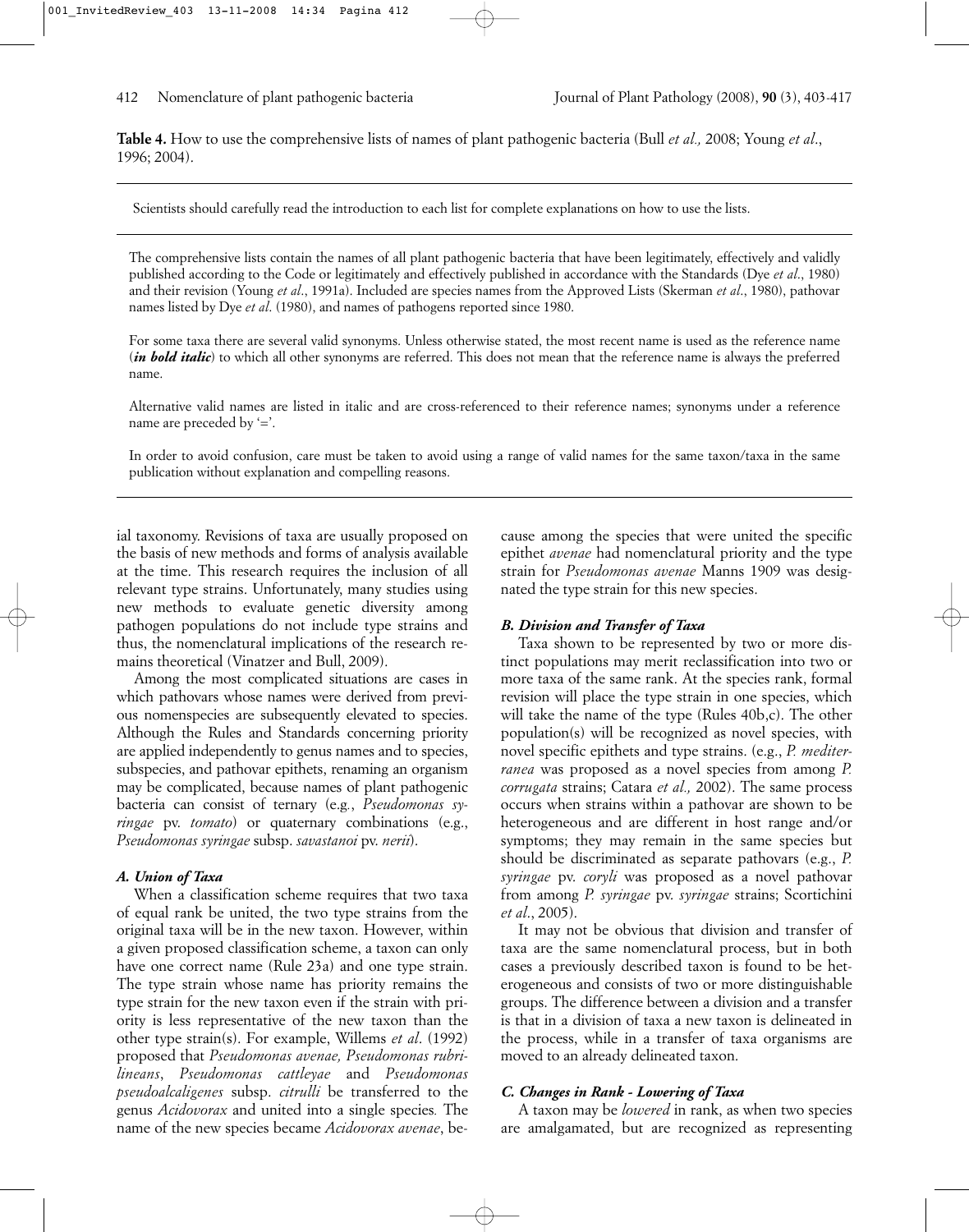distinct lineages (Rule 50b). The specific epithet of the lineage without priority is used as the subspecific epithet for that lineage. For example, *Enterobacter dissolvens* and *Enterobacter cloacae* were found to be in the same DNA-DNA hybridization group but formed two distinct lineages that were phenotypically distinguishable (Brenner *et al*., 1986; Lindh and Ursing, 1991; Hoffmann and Roggenkamp, 2003; Hoffmann *et al*., 2005; Grimont and Grimont, 2006). Thus, *E. dissolvens* was not merely melded into the *E. cloacae* species but was lowered in rank. Because *E. cloacae* had nomenclatural priority, *Enterobacter dissolvens* became *E. cloacae* subsp. *dissolvens*. The type strain for the new subspecies *E. cloacae* subsp. *dissolvens* is the same as that of *E. dissolvens* (ATCC 23373; NCPPB 1850), while the type strain for *E. cloacae* remains unchanged (ATCC 13047) and is shared by the subspecies having the same subspecific epithet, *E. cloacae* subsp*. cloacae*.

#### *D. Changes in Rank - Elevation of Taxa*

The subspecific epithet must be used as the specific epithet when a subspecies is elevated in rank to a species unless the resulting combination is illegitimate (Rules 50a, 51a). For example, the subspecific epithet *betavasculorum* became the specific epithet for *Pectobacterium betavasculorum* when *Pectobacterium carotovorum* subsp. *betavasculorum* was proposed as a separate species in the genus *Pectobacterium* (Gardan *et al.*, 2003). Because pathovar refers to a taxon below subspecies (Rule 5d), it follows that pathovar epithets would also be required to be used as the specific or subspecific epithets when pathovars are elevated. Although the Code allows former species names (maintained as pathovar epithets) to be elevated after additional taxonomic work (Rule 14b), this is, unfortunately, not required. Regardless of whether the species names are composed from pathovar epithets, the species names for elevated pathovars must be proposed as new names (*nomina nova*), in conformity with Rule 27 of the Code. Importantly, the date and authorship of the publication elevating the pathovar to a species or subspecies is used in considering priority of the epithet. For example, priority is assigned to the species epithet *tremae* based on the publication proposing the species name *P. tremae* (Gardan *et al*., 1999) rather than its proposal as the pathovar epithet in *P. syringae* pv. *tremae* (Ogimi *et al*., 1988).

### **COORDINATION BETWEEN THE STANDARDS AND THE CODE**

While plant pathologists work to preserve the continuity of names published prior to 1980 for taxa causing distinct diseases on plants, the Code clearly indicates that the names not included in the Approved Lists are "available for reuse in the naming of new taxa" (Rule 24a), regardless of whether the new taxa being named are related to the taxa to which they were previously assigned (Rule 28a). For example, according to the Code the species name, *Xanthomonas citri*, could be used without consideration of the status of the pathovar name and pathogenic characteristics of the organism with this name prior to 1980 (Gabriel *et al*., 1989). Notwithstanding Rules 24a and 28a of the Code, to maintain an unambiguous nomenclature, the purpose of the Standards is to preserve the former nomenspecies epithets as pathovar epithets for eventual reuse when additional research establishes an authentic species for that group of pathogens (Dye *et al*., 1980). Reuse of specific epithets (maintained as pathovar epithets) for unrelated taxa and type strains runs counter to the goals of a coherent nomenclature.

Although the Code does not regulate infrasubspecific taxa, it does 'encourage conformity' in the application of these designations (Appendix 10). Additionally the Code states, "The reuse of a particular name cannot be recommended if such reuse is likely to result in confusion due to previous or continuing use of the name as a synonym, strain designation, or for other reasons" (Rule 24a). *For continuity and clarity, the pathovar epithet should be used as the specific of subspecific epithet when pathovars are elevated to species or subspecies level unless it is illegitimate by rules of the Code, e.g., the epithet has been used previously in the genus.* Neither the Rules nor the Standards mandate this, but authors should carefully consider the confusion likely to occur if a specific epithet in common use prior to 1980 is proposed for a bacterium with different pathogenic properties.

A complicating factor in maintaining nomenclatural continuity of plant pathogens and avoiding confusion in future classification, involves the selection of type strains. For example, when Gabriel *et al*. (1989) proposed *X. citri*, they chose a type strain other than that of *X. campestris* pv. *citri*, a decision supported by Schaad *et al.* (2005) in their emended description of the species. According to the Code this is acceptable, because the species was being newly proposed and validated. However, this resulted in a disjunction between pathovar and higher nomenclature, with two names (*X. citri* and *X. campestris* pv. *citri)* based on two different type strains for the same pathogen. Likewise, when Vauterin *et al*. (1995) combined several pathovars in *X. arboricola*, they could have chosen any strain within the circumscribed species as the type strain, because no previously designated type strains were allocated to this taxon. Had they done so, then this new species name would have been independent in nomenclature from the individual pathovars that comprise the species. Instead, they chose as type strain, the pathotype strain of pv. *juglandis* (probably because this pathovar was the earliest proposed name). The result in this case is that a taxon (*X. campestris* pv. *juglandis*) gave its pathotype strain (i.e., name bearing strain) without giving its name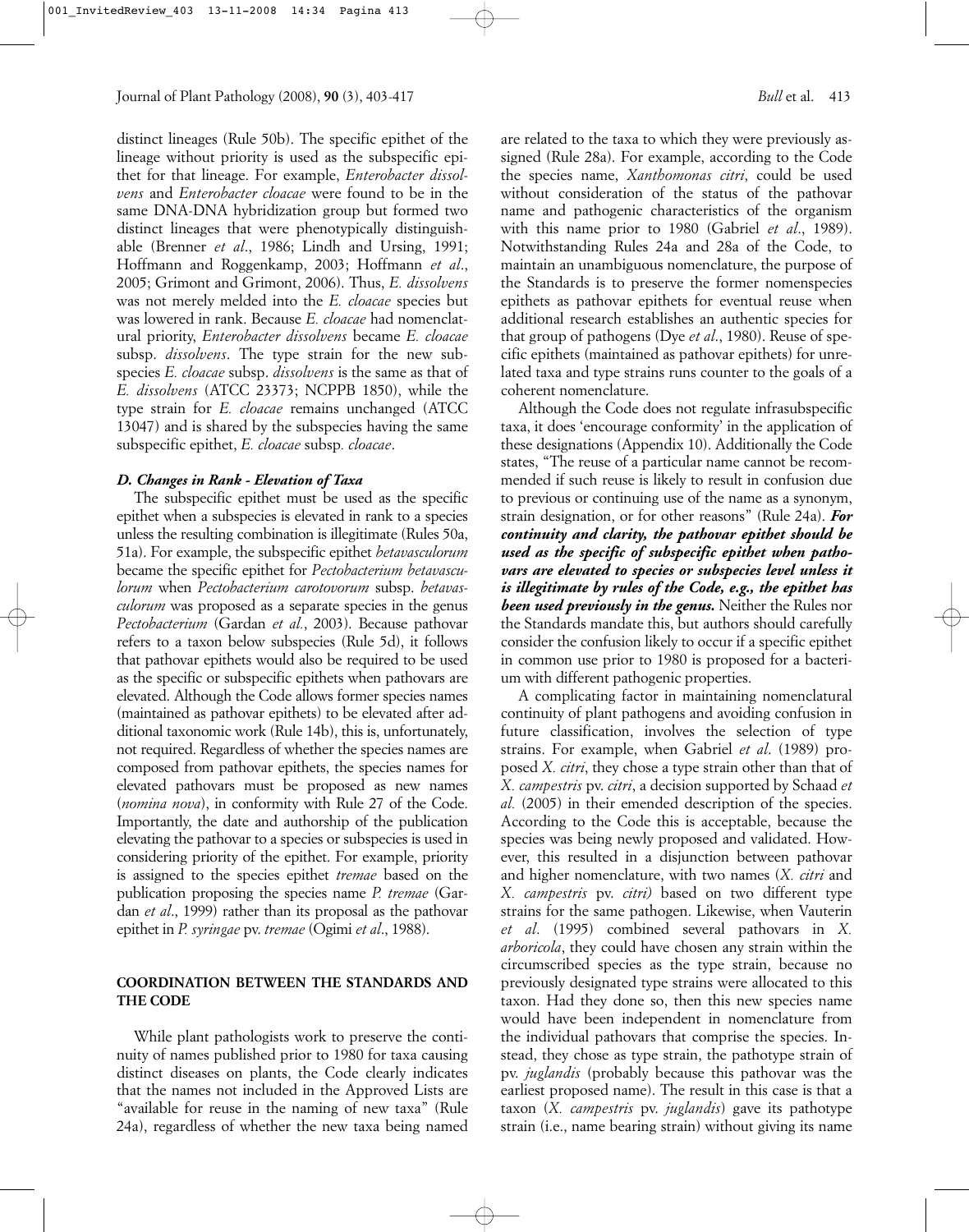to the new species *X. arboricola*. In these examples, if the authors had followed the intent of the Standards, the pathotype strain of *X. campestris* pv. *citri* would have been used as the type strain of the newly proposed *X. citri* and the epithet *juglandis* would have been used in forming the species name for which the pathotype of *X. campestris* pv. *juglandis* was designated as the type (i.e., *X. arboricola* would have been named *X. juglandis*).

These examples highlight the lack of connection that can occur between the higher nomenclature and pathovar nomenclature. The maintenance of a coherent and functional classification and nomenclatural scheme for plant pathogenic bacteria remains in the hands of users. Bacterial taxonomists should use the Standards in coordination with the Code to preserve the specific epithets of former nomenspecies (preserved as pathovar epithets) for their future elevation as species to avoid confusion and maintain continuity in the nomenclature of bacterial plant pathogens.

### **CONCLUSION: WHAT NAME SHOULD I USE?**

Although the Code and the Standards govern the correct application and publication of names, there is no authority governing which classification and adherent nomenclature should be used. Peer review panels for scientific journals evaluate the scientific rigor of the methods and data used to formulate new classifications prior to publication. Researchers can choose among any of the validly published legitimate names that correspond to a particular bacterium. In choosing a name, researchers pass judgment on the classification schemes available. Thus, support for a classification scheme is expressed directly through the use of the nomenclature associated with a particular classification.

Sometimes, a lack of consensus about which classification (former or new) is most appropriate can lead to two or more legitimate names being used in the literature for the same organism. The reclassification of *Agrobacterium* spp. into *Rhizobium* is a case in point (Young *et al.*, 2001b). The authors proposed that strains of *Agrobacterium* spp. and *Rhizobium* spp. should be included in a single genus for which the name *Rhizobium* had priority. There is little use, as yet, made of the new nomenclature. This is probably because *Agrobacterium tumefaciens* is a familiar name in many disciplines, in addition to a lack of agreement with the newly proposed classification (Farrand *et al*., 2003). In contrast, there is reasonably good acceptance of most if not all the new genera derived from *Erwinia* (Gardan *et al.*, 2003; Samson *et al.*, 2005). Unfortunately there is no easy rule to help decide which valid name to use. *Individual authors must critically examine the taxonomic literature to decide which classification is most appropriate and suitable for their needs.*

### **ACKNOWLEDGEMENTS**

Special thanks to Drs. D. Gent, B. Vinatzer, and E. Rosskopf for their comments on the manuscript.

#### **REFERENCES**

- Anonymous, 1958. International Code of Nomenclature of Bacteria and Viruses. Iowa State College Press, Ames, Iowa, USA.
- Beijerinck M.W., 1888. Cultur des *Bacillus radicola* aus den Knöllchen. *Botanische Zeitung* **46**: 740-750.
- Beji A., Mergaert J., Gavini F., Izard D., Kersters K., Leclerc H., De Ley J., 1988. Subjective synonymy of *Erwinia herbicola*, *Erwinia milletiae,* and *Enterobacter agglomerans* and redefinition of the taxon by genotypic and phenotypic data. *International Journal of Systematic Bacteriology* **38**: 77-88.
- Bouzar H., Jones J.B., 2001. *Agrobacterium larrymoorei* sp. nov., a pathogen isolated from aerial tumours of *Ficus benjamina*. *International Journal of Systematic and Evolutionary Microbiology* **51**: 1023-1026.
- Brenner D.J., McWhorter A.C., Kai A., Steigerwalt A.G., Farmer J.J., 1986. *Enterobacter asburiae* sp. nov., a new species found in clinical specimens, and reassignment of *Erwinia dissolvens* and *Erwinia nimipressuralis* to the genus *Enterobacter* as *Enterobacter dissolvens* comb. nov. and *Enterobacter nimipressuralis* comb. nov. *Journal of Clinical Microbiology* **23**: 1114-1120.
- Buchanan R.E., Holt J.G., Lessel E.F., 1966. Index Bergeyana. The Williams & Wilkins Co., Baltimore, MD, USA.
- Bull C.T., De Boer S.H., Denny T.P., Firrao G., Fischer-Le Saux M., Saddler G.S., Scortichini M., Stead D.E., Takikawa,Y., Young J.M., 2008. Names of Plant Pathogenic Bacteria, 1864-2006. (In preparation; http://www.isppweb.org/about\_tppb.asp)
- Catara V., Sutra L., Morineau A., Achouak W., Christen R., Gardan L., 2002. Phenotypic and genomic evidence for the revision of *Pseudomonas corrugata* and proposal of *Pseudomonas mediterranea* sp. nov. *International Journal of Systematic and Evolutionary Microbiology* **52**: 1749-1758.
- Davis M.J., Gillaspie Jr. A.G., Vidaver A.K., Harris R.W., 1984. *Clavibacter:* a new genus containing some phytopathogenic coryneform bacteria, including *Clavibacter xyli* subsp. *xyli* sp. nov., subsp. nov. and *Clavibacter xyli* subsp. *cynodontis* subsp. nov., pathogens that cause ratoon stunting disease of sugarcane and bermudagrass stunting disease. *International Journal of Systematic Bacteriology* **34**: 107-117.
- De Queiroz K., Gauthier J., 1994. Toward a phylogenetic system of biological nomenclature. *Tree* **9**: 27-31.
- De Vos P., Trüper H.G., 2000. Judicial Commission of the International Committee on Systematic Bacteriology. IXth International IUMS Congress of Bacteriology and Applied Microbiology. Minutes of the meetings, 14, 15 and 18 August 1999, Sydney, Australia*. International Journal of Systematic and Evolutionary Microbiology* **50**: 2239-2244.
- Duarte V., De Boer S.H., Ward L.J., de Oliveira A.M.R., 2004. Characterization of atypical *Erwinia carotovora*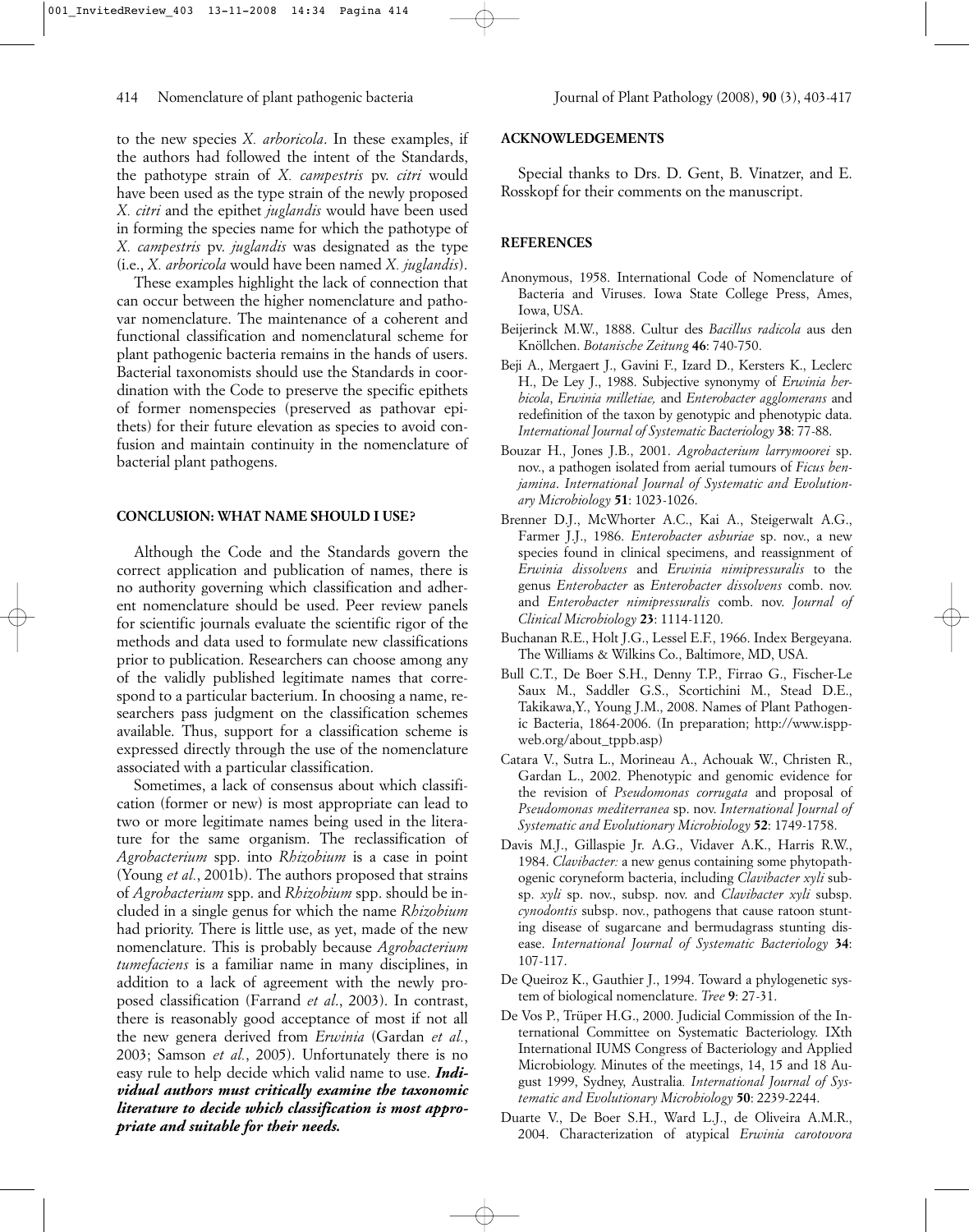strains causing blackleg of potato in Brazil. *Journal of Applied Microbiology* **96**: 535-545.

- Dye D.W., Bradbury J.F., Goto M., Hayward A.C., Lelliott R.A., Schroth M.N., 1980. International standards for naming pathovars of phytopathogenic bacteria and a list of pathovar names and pathotype strains. *Review of Plant Pathology* **59**: 153-168.
- Euzéby J., 2005. Validation of publication of new names and new combinations previously effectively published outside the IJSEM. Validation list no. 106. *International Journal of Systematic and Evolutionary Microbiology* **55**: 2235-2238.
- Euzéby J., 2006. List of new names and new combinations previously effectively, but not validly, published. Validation list no. 110. *International Journal of Systematic and Evolutionary Microbiology* **56**: 1459-1460.
- Farrand S.K., van Berkum P.B., Oger P., 2003. *Agrobacteirum* is a definable genus of the family *Rhizobiaceae. International Journal of Systematic and Evolutionary Microbiology* **53**: 1681-1687.
- Firrao G., Gibb K., Streten C., 2005. Short taxonomic guide to the genus '*Candidatus* Phytoplasma.' *Journal of Plant Pathology* **87**: 249-263.
- Gabriel D.W., Kingsley M.T., Hunter J.E., Gottwald T., 1989. Reinstatement of *Xanthomonas citri* (ex Hasse) and *X. phaseoli* (ex Smith) to species and reclassification of all *X. campestris* pv. *citri* strains. *International Journal of Systematic Bacteriology* **39**: 14-22.
- Gardan L., Shafik H., Belouin S., Broch R., Grimont F., Grimont P.A.D., 1999. DNA relatedness among the pathovars of *Pseudomonas syringae* and description of *Pseudomonas tremae* sp. nov. and *Pseudomonas cannabina* sp. nov. (ex Sutic and Dowson 1959). *International Journal of Systematic Bacteriology* **49**: 469-478.
- Gardan L., Gouy C., Christen R., Samson R., 2003. Elevation of three subspecies of *Pectobacterium carotovorum* to species level: *Pectobacterium atrosepticum* sp. nov., *Pectobacterium betavasculorum* sp. nov. and *Pectobacterium wasabiae* sp. nov. *International Journal of Systematic and Evolutionary Microbiology* **53**: 381-391.
- Gavini F., Mergaert J., Beji A., Mielcarek C., Izard D., Kersters K., De Ley J., 1989. Transfer of *Enterobacter agglomerans* (Beijerinck 1888) Ewing and Fife 1972 to *Pantoea* gen. nov. as *Pantoea agglomerans* comb. nov. and description of *Pantoea dispersa* sp. nov. *International Journal of Systematic Bacteriology* **39**: 337-345.
- Goto M., Matsumoto K., 1987. *Erwinia carotovora* subsp. *wasabiae* subsp. nov. isolated from diseased rhizomes and fibrous roots of Japanese horseradish (*Eutrema wasabi* Maxim.). *International Journal of Systematic Bacteriology* **37**: 130-135.
- Grimont F., Grimont P.A.D., 2006. The genus *Enterobacter*. *Prokaryotes* **6**: 197-214.
- Hauben L., Moore E.R.B., Vauterin L., Steenackers M., Mergaert J., Verdonck L., Swings J., 1998. Phylogenetic position of phytopathogens within the Enterobacteriaceae. *Systematic and Applied Microbiology* **21**: 384-397.
- Hoffmann H., Roggenkamp A., 2003. Population genetics of the nomenspecies *Enterobacter cloacae. Applied and Environmental Microbiology* **69**: 5306-5318.
- Hoffmann H., Stindl S., Ludwig W., Stumpf A., Mehlen A., Heesemann J., Monget D., Schleifer K.H., Roggenkamp A., 2005. Reassignment of *Enterobacter dissolvens* to *Enterobacter cloacae* as *E. cloacae* subspecies *dissolvens* comb. nov. and emended description of *Enterobacter asburiaei and Enterobacter kobei. Systematic and Applied Microbiology* **28**: 196-205.
- Jagoueix S., Bové J.M., Garnier M., 1994. The phloem-limited bacterium of greening disease of citrus is a member of the a subdivision of the proteobacteria. *International Journal of Systematic Bacteriology* **44**: 379-386.
- Janse J.D., Rossi M.P., Gorkink R.F.J., Derks J.H.J., Swings J., Janssens D., Scortichini M., 2001. Bacterial leaf blight of strawberry (*Fragaria* (x) *ananassa*) caused by a pathovar of *Xanthomonas arboricola*, not similar to *Xanthomonas fragariae* Kennedy & King. Description of the causal organism as *Xanthomonas arboricola* pv. *fragariae* (pv. nov., comb. nov.). *Plant Pathology* **50**: 653-665.
- Kilian M., 2001. Recommended conservation of the names *Streptococcus sanguis*, *Streptococcus rattus*, *Streptococcus cricetus*, and seven other names included in the Approved Lists of Bacterial Names. Request for an Opinion. *International Journal of Systematic and Evolutionary Microbiology* **51**: 723-724.
- Knapp S., Lamas G., Lughadha E.N., Novarino G., 2004. Stability or stasis in the names of organisms: the evolving codes of nomenclature. *Philosphical Transactions of the Royal Society London B.* **359**: 611-622.
- Lambert D.H., Loria R., Labeda D.P., Saddler G.S., 2007. Recommendation for the conservation of the name *Streptomyces scabies*. Request for an Opinion. *International Journal of Systematic and Evolutionary Microbiology* **57**: 2447- 2448.
- Lapage S.P., Sneath P.H.A., Lessel E.F., Skerman V.B.D., Seeliger H.P.R., Clark W.A., 1975. International Code of Nomenclature of Bacteria. American Society for Microbiology. Washington, DC, USA.
- Lapage S.P., Sneath P.H.A., Lessel E.F., Skerman V.B.D., Seeliger H.P.R., Clark W.A., 1992. International Code of Nomenclature of Bacteria 1990 Revision Bacteriological code. American Society for Microbiology, Washington, DC, USA.
- Lindh E., Ursing J., 1991. Genomic groups and biochemical profiles of clinical isolates of *Enterobacter cloacae*. *Acta Pathologica, Microbiologica, et Immunologica Scandinavica* **99**: 507-514.
- Murray R.G.E., Schleifer K.H., 1994. Taxonomic notes: a proposal for recording the properties of putative taxa of procaryotes. *International Journal of Systematic Bacteriology* **44**: 174-176.
- Murray R.G.E., Stackebrandt E., 1995. Taxonomic note: implementation of the provisional status *Candidatus* for incompletely described procaryotes. *International Journal of Systematic Bacteriology* **45**: 186-187.
- Ogimi C., Higuchi H., Takikawa Y., 1988. Bacterial gall disease of urajiroenoki (*Trema orientalis* Blume) caused by *Pseudomonas syringae* pv. *tremae* pv. nov. *Journal of the Japanese Forestry Society* **70**: 441-446.
- Saddler G.S., 2005. International Committee on Systematics of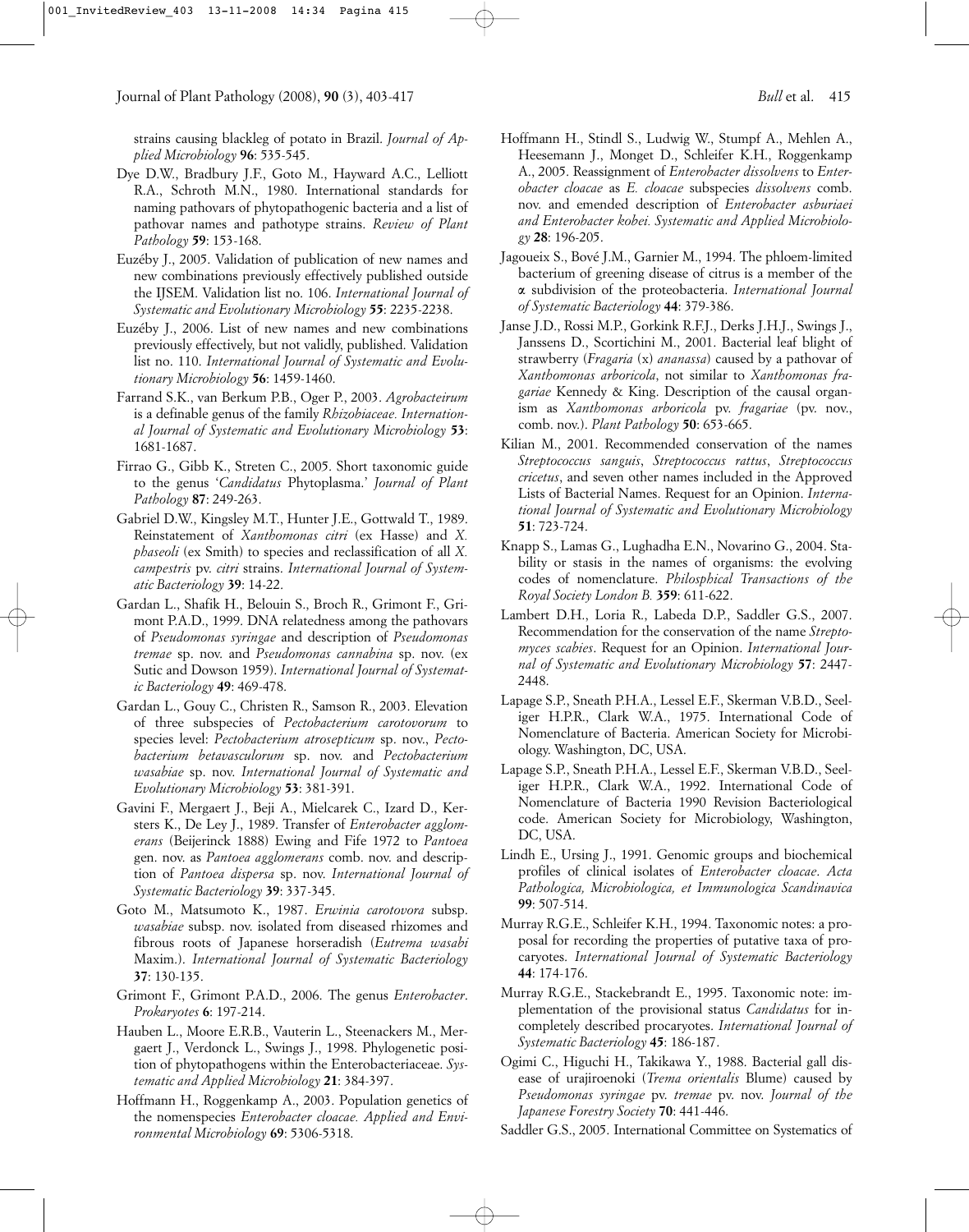Prokaryotes; Xth International (IUMS) Congress of Bacteriology and Applied Microbiology; Minutes of the meetings, 28 and 30 July 2002, Paris, France. *International Journal of Systematic and Evolutionary Microbiology* **55**: 533-537.

- Samson R., Legendre J.B., Christen R., Fischer-Le Saux M., Achouak W., Gardan L., 2005. Transfer of *Pectobacterium chrysanthemi* (Burkholder *et al.* 1953) Brenner *et al*. 1973 and *Brenneria paradisiaca* to the genus *Dickeya* gen. nov. as *Dickeya chrysanthemi* comb. nov. and *Dickeya paradisiaca* comb. nov. and delineation of four novel species: *Dickeya dadantii* sp. nov., *Dickeya dianthicola* sp. nov., *Dickeya dieffenbachiae* sp. nov. and *Dickeya zeae* sp. nov. *International Journal of Systematic and Evolutionary Microbiology* **55**: 1415-1427.
- Schaad N.W., Postnikova E., Lacy G.H., Sechler A., Agarkova I., Stromberg P.E., Stromberg V.K., Vidaver A.K., 2005. Reclassification of *Xanthomonas campestris* pv. *citri* (ex Hasse 1915) Dye 1978 forms A, B/C/D, and E as *X. smithii* subsp. *citri* (ex Hasse) sp. nov. nom. rev. comb. nov., *X. fuscans* subsp. *aurantifolii* (ex Gabriel 1989) sp. nov. nom. rev. comb. nov., and *X. alfalfae* subsp. *citrumelo* (ex Riker and Jones) Gabriel et al., 1989 sp. nov. nom. rev. comb. nov.; *X. campestris* pv *malvacearum* (ex Smith 1901) Dye 1978 as *X. smithii* subsp. *smithii* nov. comb. nov. nom. nov.; *X. campestris* pv. *alfalfae* (ex Riker and Jones, 1935) Dye 1978 as *X. alfalfae* subsp. *alfalfae* (ex Riker *et al*., 1935) sp. nov. nom. rev.; and "var. fuscans" of *X. campestris* pv. *phaseoli* (ex Smith, 1987) Dye 1978 as *X. fuscans* subsp. *fuscans* sp. nov. *Systematic and Applied Microbiology* **28**: 494-518.
- Scortichini M., Rossi M.P., Loreti S., Bosco A., Fiori M., Jackson R.W., Stead D.E., Aspin A., Marchesi U., Zini M., Janse J.D., 2005. *Pseudomonas syringae* pv*. coryli*, the causal agent of bacterial twig dieback of *Corylus avellana*. *Phytopathology* **95**: 1316-1324.
- Skerman V.B.D., McGowan V., Sneath P.H.A., 1980. Approved lists of bacterial names. *International Journal of Systematic Bacteriology* **30**: 225-420.
- Sneath P.H.A. 1984. Bacterial nomenclature. In: Krieg N.R., Holt J.G. (eds). Bergey's Manual of Systematic Bacteriology, Vol.1, pp 19-23. Williams & Wilkins, Baltimore, MD, USA.
- Sneath P.H.A., Brenner D.J., 1992. "Official" Nomenclature Lists. *ASM News*, **58**: 175.
- Sneath P.H.A., 2003. A short history of the bacteriological code. http:/www.the-icsp.org/Code-history.html.
- Starr M.P., Heise H. 1969. Regarding nomenclatural types (nomenifers): a proposal for amending Principle 11 and Rule 9 of the International Code of Nomenclature of Bacteria. *International Journal of Systematic Bacteriology* **19**: 173-181.
- Tindall B.J., 1999. Misunderstanding the bacteriological code. *International Journal of Systematic Bacteriology* **49**: 1313- 1316.
- Tindall B.J., Kämpfer P., Euzéby J.P., Oren A., 2006. Valid publication of names of prokaryotes according to the rules of nomenclature: past history and current practice. *International Journal of Systematic and Evolutionary Microbiology* **56**: 2715-2720.
- Tindall B.J., 2008. Are the concepts of legitimate and illegitimate names necessary under the current International Code of Nomenclature of Bacteria? A proposal to make changes to the Code. *International Journal of Systematic and Evolutionary Microbiology* **58**: 1979-1986.
- Tindall B.J., Garrity G.M., 2008. Proposal to clarify how type strains are deposited and made available to the scientific community for the purpose of systematic research. *International Journal of Systematic and Evolutionary Microbiology* **58**: 1987-1990.
- Trüper H.G., 1996. Help! Latin! How to avoid the most common mistakes while giving Latin names to newly discovered prokaryotes. *Microbiología* **12**: 473-475.
- Trüper H.G., de' Clari L., 1997. Taxonomic note: necessary correction of specific epithets formed as substantives (nouns) "in apposition" *International Journal of Systematic Bacteriology* **47**: 908-909.
- Trüper H.G., de' Clari L., 1998. Taxonomic note: erratum and correction of further specific epithets formed as substantives (nouns) 'in apposition' *International Journal of Systematic Bacteriology* **48**: 615.
- Trüper H.G., 2007. Neo-Latinists worldwide willing to help microbiologists. *International Journal of Systematic and Evolutionary Microbiology* **57**: 1164-1166.
- Trüper H.G., 2008. Against conservation of specific epithets formed wrongly as nominative nouns in apposition. *International Journal of Systematic and Evolutionary Microbiology* **58**: 1508-1510.
- van Bruggen A.H.C., Jochimsen K.N., Brown P.R., 1990. *Rhizomonas suberifaciens*, gen. nov., sp. nov., the causal agent of corky root of lettuce. *International Journal of Systematic Bacteriology* **40**: 175-188.
- Vauterin L., Hoste B., Kersters K., Swings J., 1995. Reclassification of *Xanthomonas. International Journal of Systematic Bacteriology* **45**: 472-489.
- Vinatzer B.A., Bull C.T., 2009. The impact of genomic approaches on our understanding of diversity and taxonomy of plant pathogenic bacteria. In: Jackson R.W. (ed). Plant Pathogenic Bacteria: Genomics and Molecular Biology, pp. 37-61. Caister Academic Press, Norfolk, UK.
- Willems A., Goor M., Thielemans S., Gillis M., Kersters K., De Ley J., 1992. Transfer of several phytopathogenic *Pseudomonas* species to *Acidovorax* as *Acidovorax avenae* subsp. *avenae* subsp. nov., comb. nov., *Acidovorax avenae* subsp. *citrulli, Acidovorax avenae* subsp. *cattleyae,* and *Acidovorax konjaci. International Journal of Systematic Bacteriology* **42**: 107-119.
- Yabuuchi E., Kosako Y., Naka T., Suzuki S., Yano I., 1999. Proposal of *Sphingomonas suberifaciens* (van Bruggen, Jochimsen, and Brown 1990) comb. nov., *Sphingomonas natatoria* (Sly 1985) comb. nov., *Sphingomonas ursincola* (Yurkov *et al*. 1997) comb. nov., and emendation of the genus *Sphingomonas*. *Microbiology and Immunology* **43**: 339-349.
- Young J.M., Dye D.W., Bradbury J.F., Panagopoulos C.G., Robbs C.F., 1978. A proposed nomenclature and classification for plant pathogenic bacteria. *New Zealand Journal of Agricultural Research* **21**: 153-177.